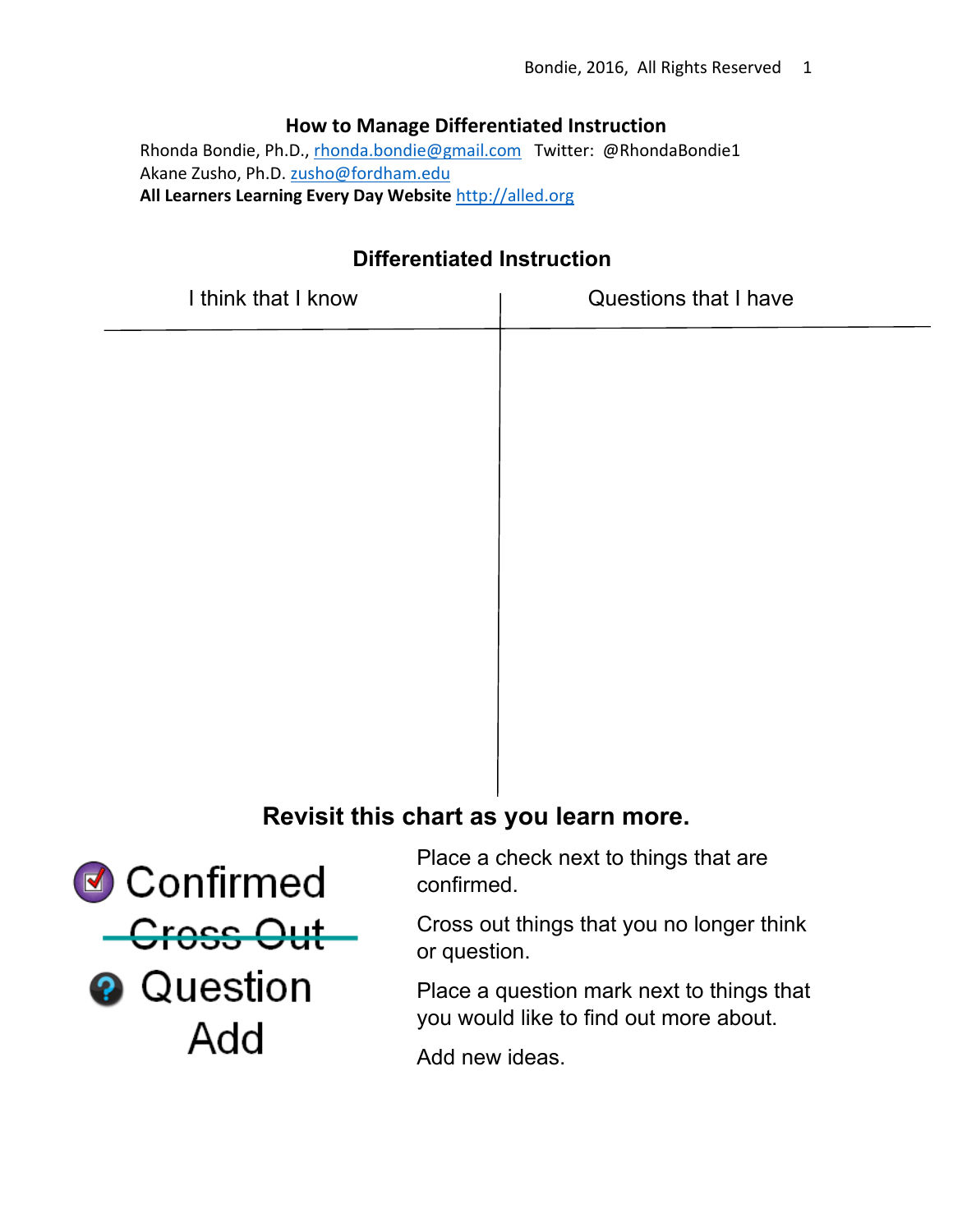# **Dilemmas of Difference in Class**

Top eight dilemmas of differences that teachers respond to on their feet to ensure that all learners are learning every day.

- 1. Five students came in late from a field trip to class. The teacher is halfway through a mini‐ lesson. How can the teacher ensure that all students meet the day's objectives?
- 2. Some students are bored because they have mastered the skills and concepts being reviewed. Yet, some students need more practice. All students will be required to pass a common test, so how can everyone be challenged without a lot of extra planning or totally different activities?
- 1. The teacher is moving the students through a well‐planned lesson. The pace is quick and engaging for most students. However, some students got lost early on and have "checked-out". How can the teacher reengage those who are lost, keep the others moving forward, and finish before the end of the period?
- 2. The teacher is modeling how to complete a complex task one piece at a time. While the support is really helpful, most students are just mindlessly copying and waiting for the teacher to model the next part. How can the teacher provide support and foster student independence and thinking?
- 3. The students enjoying working in small groups. Some students are working independently, some students are talking, and many students are waiting for the teacher to come around and give directions. The teacher is repeating the same directions for each small group. How can the teacher make the group learning more student‐driven?

# **Fill in the remaining top three dilemmas.**

- 4.
- 5.
- 6.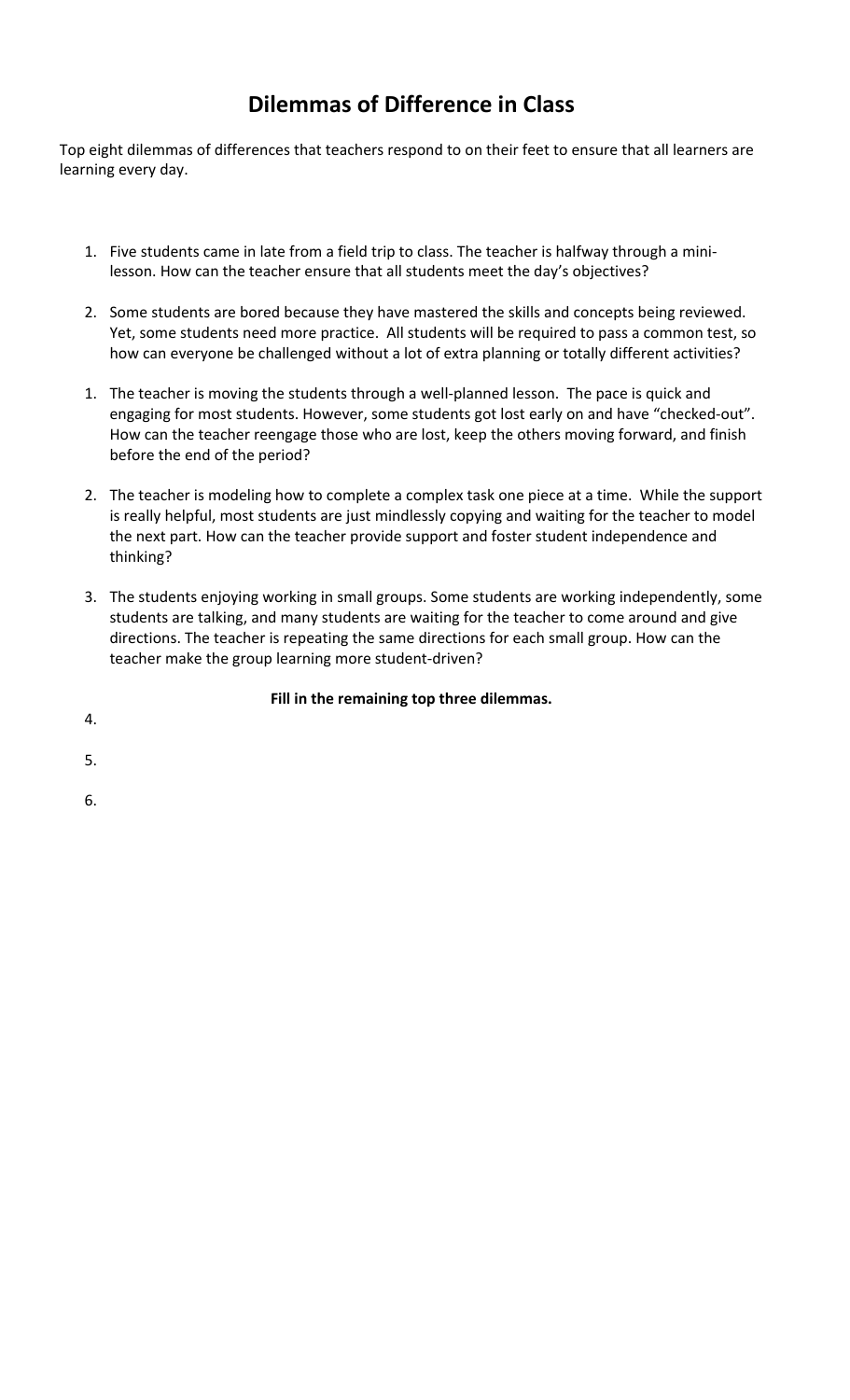# **Why differentiation?**

"Certain motivational states interfere with learning. Two adverse conditions are especially dangerous: anxiety and boredom. Anxiety occurs primarily when teachers expect too much from students; boredom occurs when teachers expect too little. When curricular expectations are out of sync with students' abilities, not only does motivation decrease, but also achievement."

*‐‐Talented Teenagers by Csikszentmihalyi, Rathunde, Whalen*



# **How Differentiation Begins**

Differentiated Instruction begins when teachers perceive *student diversity that will either strengthen or pose challenges* for effective and efficient learning. Teachers respond through differentiated instruction that will either leverage student strengths to facilitate learning or eliminate a challenge that would impede learning.

*Examples of diverse student strengths that can facilitate learning:* 

- *multiple perspectives*
- *variety of interests*
- *ways of learning*
- *communication skills: drawing, building, speaking, moving, writing, speaking multiple languages*
- *leader and supporter preferences*
- *logical and creative thinking*
- *spatial and sequential organization skills*

### *Examples of diverse challenges that often impede learning:*

- *low reading levels*
- *missing background knowledge*
- *unknown vocabulary*
- *needed sequential thinking skills*
- *weak basic skills (math, reading, writing)*
- *misconceptions or missing procedural knowledge*
- *unfamiliar interpersonal skills*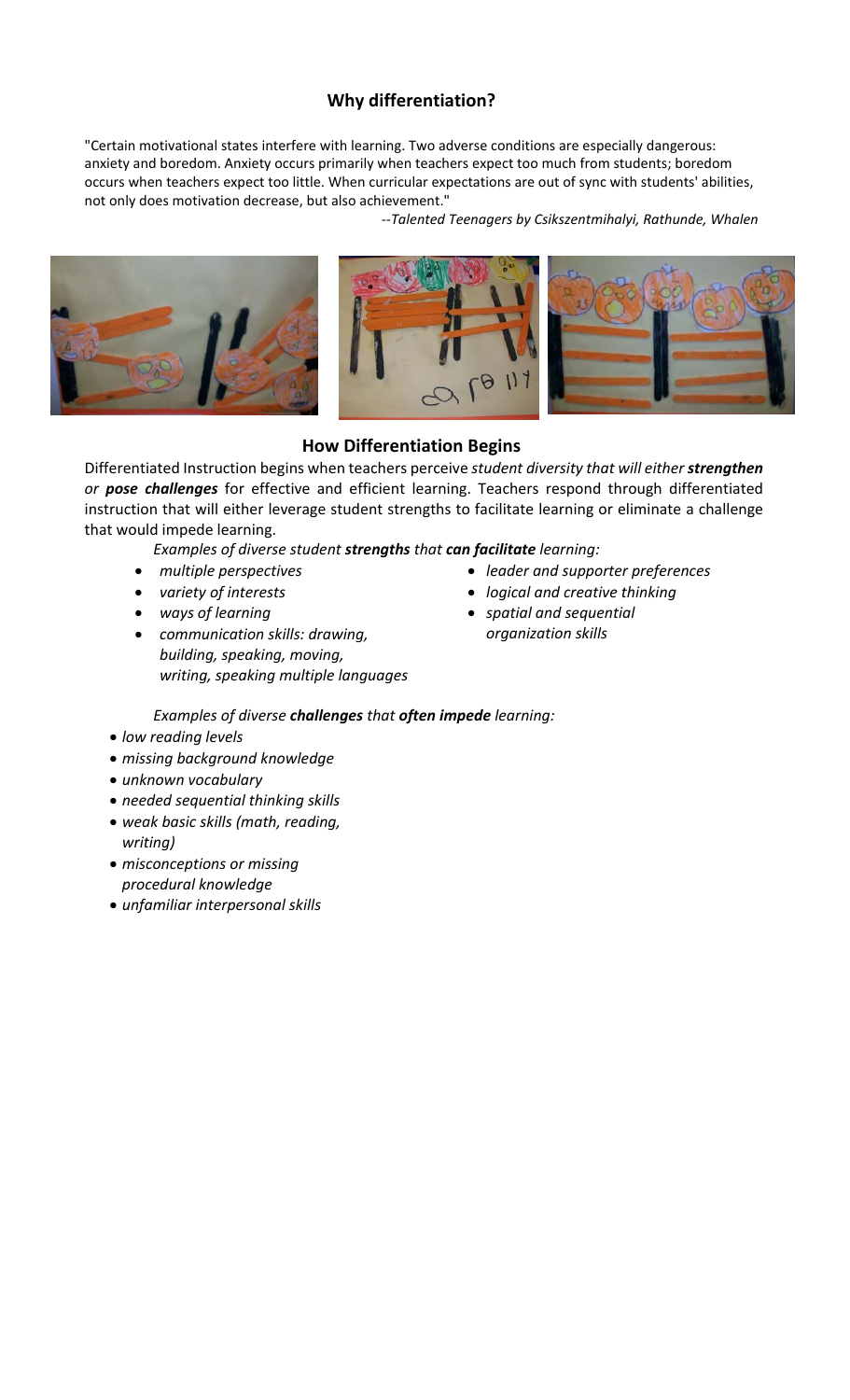Differentiated instruction is usually based on data from small focused assessments designed to make visible strengths and challenges so that teachers can provide precise instruction for all learners. Students monitor their progress toward goals so that they understand why they are working on specific learning tasks. Most differentiated instructional responses should be based in classroom routines and structures that are known to students and easily sustained by teachers. The more precise the teacher's response to student instructional strengths and needs the more likely the differentiated instruction will lead to *both efficient and effective learning*.

#### **Definition of Differentiated Instruction**

Differentiated instruction is a continuous decision making process; where teachers listen and look for academic diversity *that will either strengthen or impede* effective learning and then tailor instruction to ensure clarity, access, rigor, and relevance for all learners. When teachers differentiate instruction the classroom culture supports student feelings of autonomy, belonging, competence, and meaning in their learning. The decision-making process and implementation of differentiated instruction is supported and sustained through the process of self‐regulation.

# All Learners Learning Every Day: A Framework for Differentiated Instruction

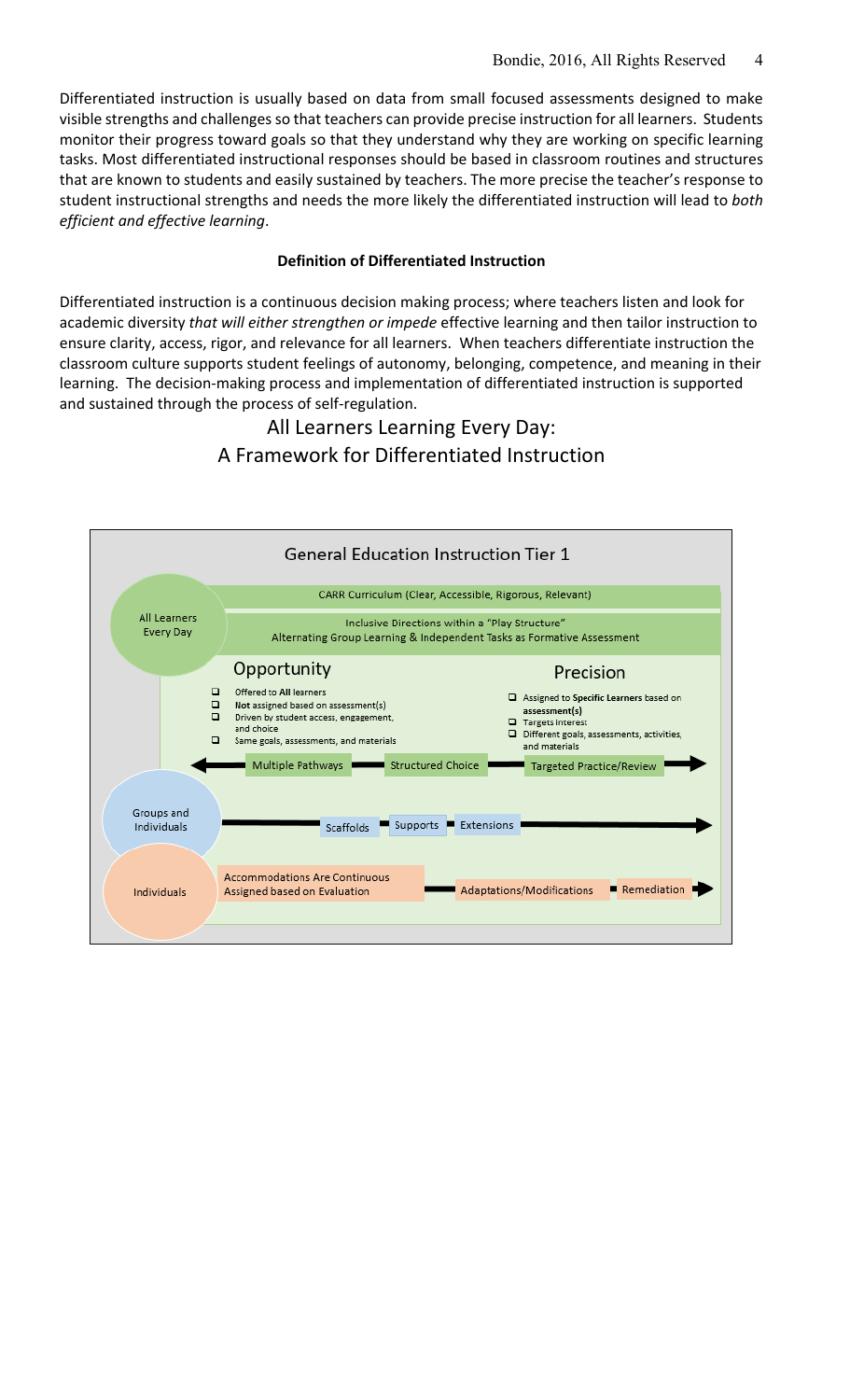

### Learners Learning Every Day: A Framework for Differentiated Instruction

#### **Part of Daily Instruction**

**Multiple Pathways** ‐ provide *multiple means* of representation of the ideas, processes for learning, and performances to demonstrate learning.

**Structured Choice** – assign required tasks and provide students an opportunity to choose additional tasks to complete an assignment. For example, "Complete five questions, the first two are required, then choose three additional questions."

**Targeted Practice** ‐ provide time for students to repeat assignments for fluency, review material, acquire missing skills, and extend skills on a regular basis. For example, on "Mastery Monday" students use handouts from the previous week to complete missing assignments, practice challenging assignments, repeat an assignment to increase automaticity, and/or complete an extension assignment during the opening "Do Now" activity.

#### **Make Plans for an upcoming unit**

| <b>Multiple Pathways</b> | <b>Structured Choice</b> | <b>Targeted Practice</b> |
|--------------------------|--------------------------|--------------------------|
|                          |                          |                          |
|                          |                          |                          |
|                          |                          |                          |
|                          |                          |                          |
|                          |                          |                          |
|                          |                          |                          |
|                          |                          |                          |
|                          |                          |                          |
|                          |                          |                          |
|                          |                          |                          |
|                          |                          |                          |
|                          |                          |                          |
|                          |                          |                          |
|                          |                          |                          |
|                          |                          |                          |
|                          |                          |                          |
|                          |                          |                          |
|                          |                          |                          |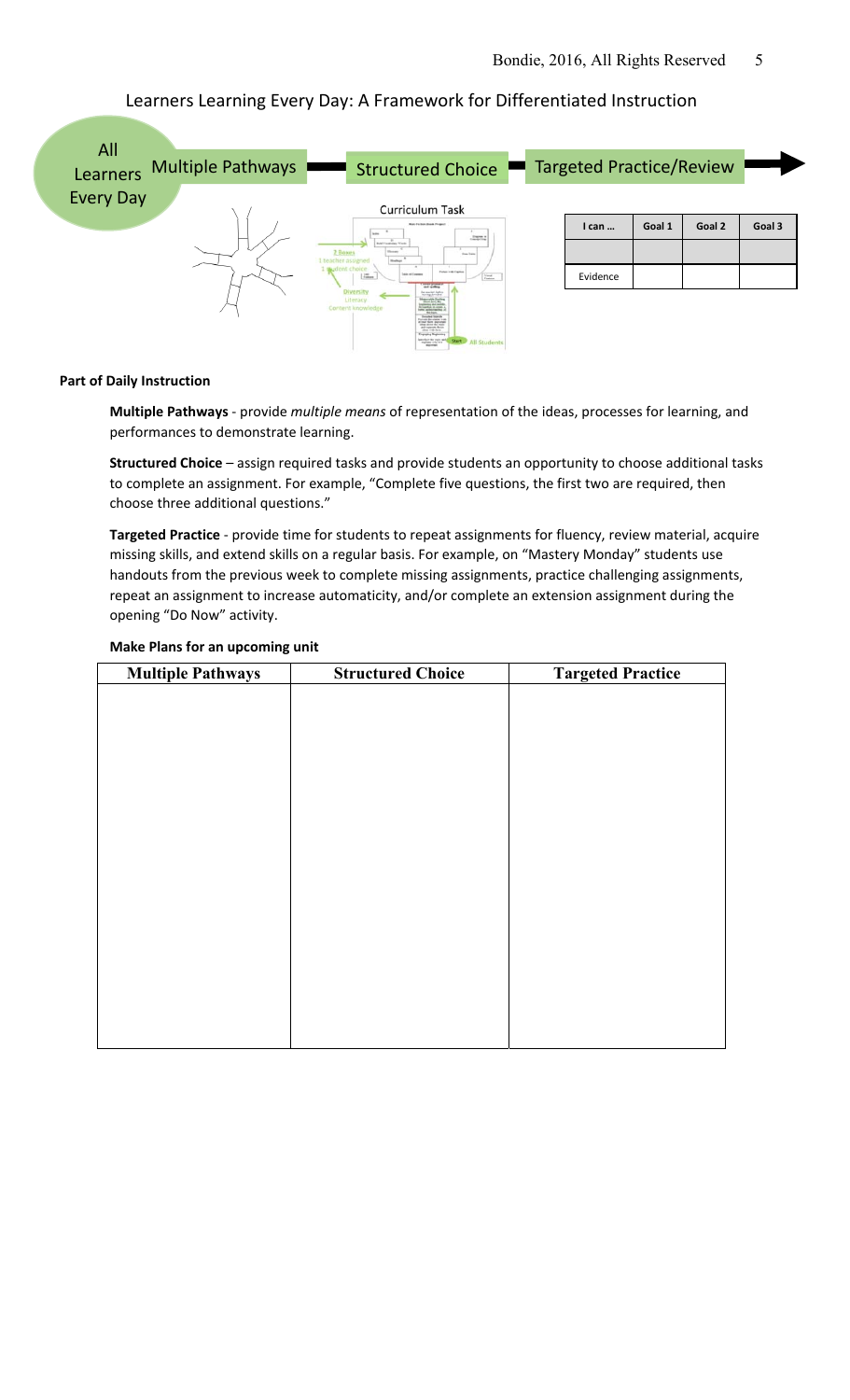

**Scaffolds** – provide structures that enable students to learn new content without attending to all parts of a task at the same time. Students practice the task using the scaffold. To remove the scaffold, students alternate between prompts that provide the scaffold and tasks the student completes, until the student can make the scaffold independently and then complete the task with or without the scaffold.

**Supports** – provide structures that enable students to learn new content without being hampered by learning challenges. The learning challenges will be addressed in another lesson. Often learning challenges are addresses when the content of the lesson is a review for the student. When the content or material of the lesson is new to the student, providing supports for learning challenges enables the student to focus on acquiring the new information, skills, and understanding. *Can be an accommodation.* 

**Extensions** – provide stretch for students who have mastered the objectives being taught in a lesson, but activities relate to current learning goals. *Can be an accommodation.*

| <b>Learning Goal or Task</b>      |  |
|-----------------------------------|--|
| Parts that make up the task       |  |
| Is the sequence of parts          |  |
| important? *Star the hardest part |  |
| where students struggle.          |  |
| Scaffold (graphic organizer,      |  |
| feedback, modeling, response      |  |
| guides, etc.)                     |  |

| <b>Student Need</b>    | <b>Instructional Strategy</b> | <b>Supports</b>               | <b>Extensions</b>          |
|------------------------|-------------------------------|-------------------------------|----------------------------|
| <b>Problem Solving</b> | Identifying known and         | Circling key words and values | Provide different types of |
| (answering questions)  | unknown variables             | Ask extension questions       | problems that ramp up      |
|                        |                               | (clarify)                     | difficulty                 |
|                        |                               |                               |                            |
|                        |                               |                               |                            |
|                        |                               |                               |                            |
|                        |                               |                               |                            |
|                        |                               |                               |                            |
|                        |                               |                               |                            |
|                        |                               |                               |                            |
|                        |                               |                               |                            |
|                        |                               |                               |                            |
|                        |                               |                               |                            |
|                        |                               |                               |                            |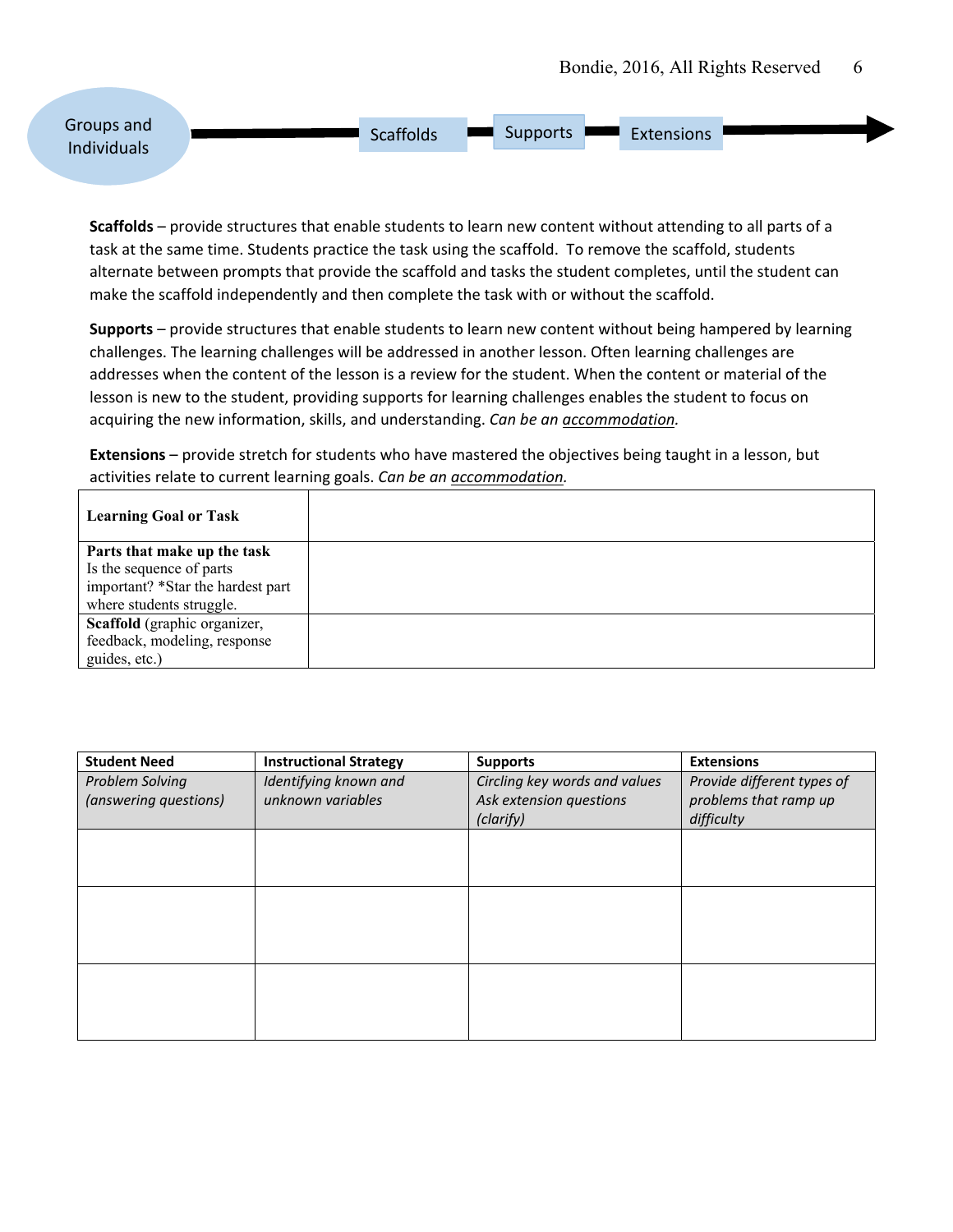Accommodations Are Continuous Individual Accommodations Are continuous<br>Assigned based on Evaluation **Individual Remediation/Acceleration** 

Adaptations/Modifications



**Remediation/Acceleration** – continue to work on objectives from previous units that have not been mastered while moving forward into the next unit. Seek to develop missing skills, knowledge, and understanding that are necessary to progress in learning. *Can be a modification*.

#### **Accommodations vs. Modifications**

**Accommodations** do not reduce learning expectations. They provide access. However, modifications refer to practices that change, lower, or reduce learning expectations.

**Modifications** can increase the gap between the achievement of children with disabilities, including ELLs with disabilities, and expectations for proficiency at a particular grade level. Examples of modifications include:

- Requiring a child to learn less material (e.g., fewer objectives, shorter units or lessons, fewer pages or problems).
- Reducing assignments and assessments so a child only needs to complete the easiest problems or items.
- Using an accommodation that invalidates what is being measured by the assessment.
- Revising assignments or assessments to make them easier (e.g., crossing out half of the response choices on a multiple‐choice test so that a child only has to pick from two options instead of four).

Providing modifications to children during classroom instruction and/or classroom assessments may have the unintended consequence of reducing their opportunity to learn critical content. If children have not had access to critical, assessed content, they may be at risk for not meeting graduation requirements. Providing a child with a modification during a state accountability assessment may constitute a test irregularity and may result in an investigation into the school's or district's testing practices.

#### **Categories of Accommodations**

Accommodations are commonly categorized in four ways: presentation, response, setting, and timing and scheduling.

- **Presentation Accommodations –** change how an assignment or assessment is given to a child. These include alternate modes of access which may be auditory, multisensory, tactile, or visual.
- **Response Accommodations –** allow children to complete assignments, assessments, and activities in different ways (alternate format or procedure) or to solve or organize problems using some type of assistive device or organizer.
- **Timing/Scheduling Accommodations –** increase the allowable length of time to complete an assignment or assessment, or change the way the time is organized for an assignment or assessment.
- **Setting Accommodations –** change the location in which an assignment or assessment is given or the conditions of the setting.

Ohio Department of Education (2011). *Accommodations Manual*. Columbus, OH.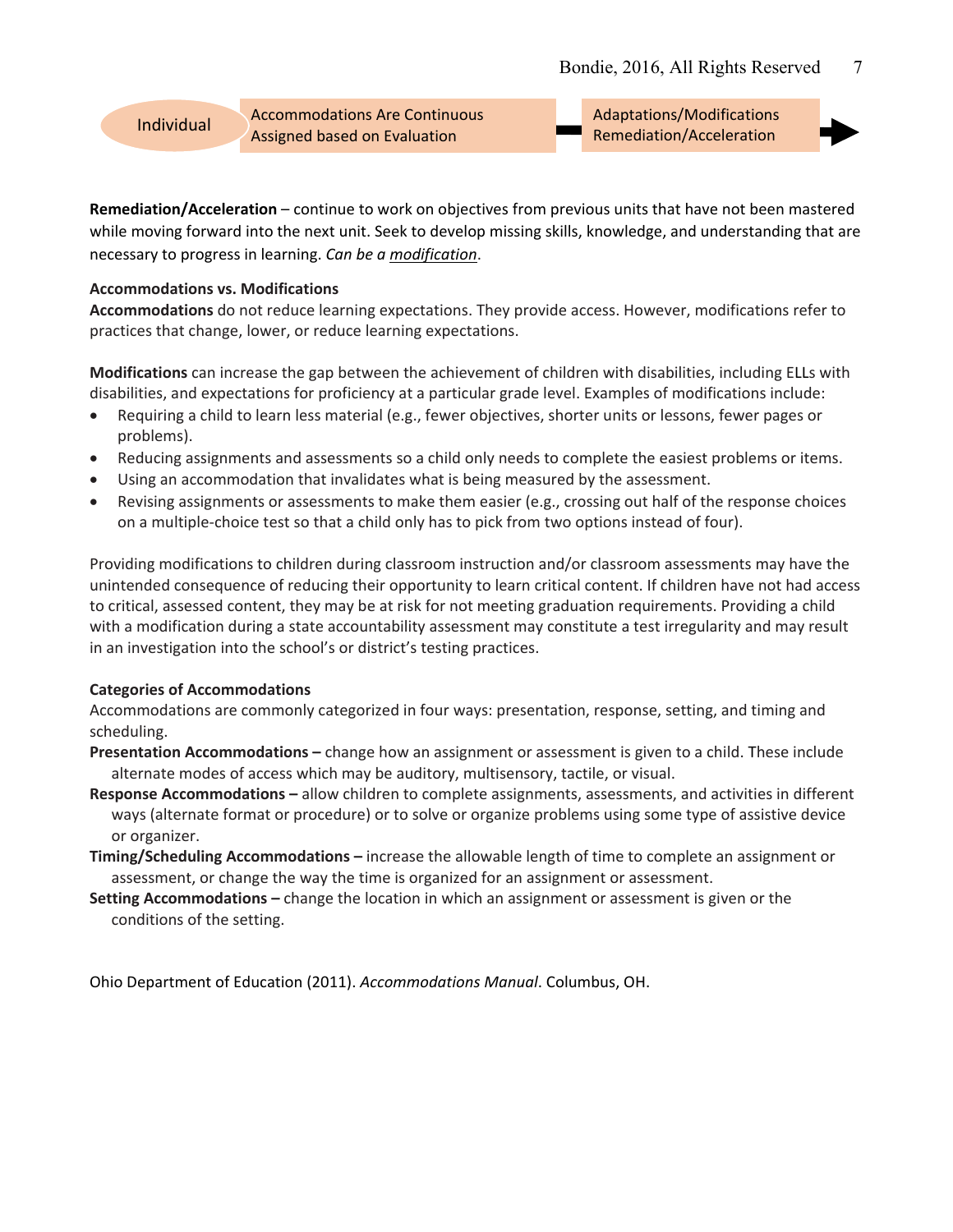|                                                                                                                                                                                                                                                | типе турез от тамаршонз/годинсацонз                                                                                                                                                                                                                   |                                                                                                                                                                                             |
|------------------------------------------------------------------------------------------------------------------------------------------------------------------------------------------------------------------------------------------------|-------------------------------------------------------------------------------------------------------------------------------------------------------------------------------------------------------------------------------------------------------|---------------------------------------------------------------------------------------------------------------------------------------------------------------------------------------------|
| Input                                                                                                                                                                                                                                          | Output                                                                                                                                                                                                                                                | <b>Time</b>                                                                                                                                                                                 |
| Adapt the way instruction is<br>delivered to the learner.                                                                                                                                                                                      | Adapt how the learner can<br>respond to instruction                                                                                                                                                                                                   | Adapt the time allotted and<br>allowed for learning, task<br>completion or testing.                                                                                                         |
| For example:<br>Use different visual aids; plan<br>more concrete examples;<br>provide hands-on activities;<br>place students in cooperative<br>groups.<br><b>Difficulty</b><br>Adapt the skill level, problem<br>type, or the rules on how the | For example:<br>Allow a verbal vs. written<br>response; use a<br>communication<br>book for students; allow<br>students to show knowledge<br>with hands-on materials.<br><b>Level of Support</b><br>Increase the amount of<br>personal assistance with | For example:<br>Individualize a timeline for<br>completing a task; pace<br>learning differently (increase<br>or decrease) for some<br>learners.<br><b>Size</b><br>Adapt the number of items |
| learner may approach the<br>work.<br>For example:<br>Allow a calculator for math<br>problems; simplify task<br>directions; change rules to<br>accommodate learner needs.                                                                       | specific learner.<br>For example:<br>Assign peer buddies, teaching<br>assistants, or peer tutors.                                                                                                                                                     | that the learner is expected to<br>learn or compete.<br>For example:<br>Reduce the number of terms a<br>learner must learn at any one<br>time.                                              |
| <b>Degree of Participation</b>                                                                                                                                                                                                                 | <b>Alternate Goals</b>                                                                                                                                                                                                                                | <b>Substitute Curriculum</b>                                                                                                                                                                |
| Adapt the extent to which a<br>learner is actively involved in<br>the task.                                                                                                                                                                    | Adapt the goals or outcome<br>expectations while using the<br>same materials.                                                                                                                                                                         | Provide the different<br>instruction<br>and materials to meet a<br>learner's individual goals.                                                                                              |
| For example:<br>Student holds materials or<br>takes pictures or student<br>observes.                                                                                                                                                           | For example:<br>Student works toward goal<br>from previous unit or grade<br>level.                                                                                                                                                                    | For example:<br>Individualize a timeline for<br>completing a task; pace<br>learning differently (increase<br>or decrease) for some<br>learners.                                             |

# **Nine Types of Adaptions/Modifications**

From: Ebeling, D.G. , Ed.D., Deschenes, C., M.Ed., & Sprague, J., Ph.D. (1994). *Adapting curriculum and instruction.* The Center for School and Community Integration, Institute for the Study of Developmental Disabilities.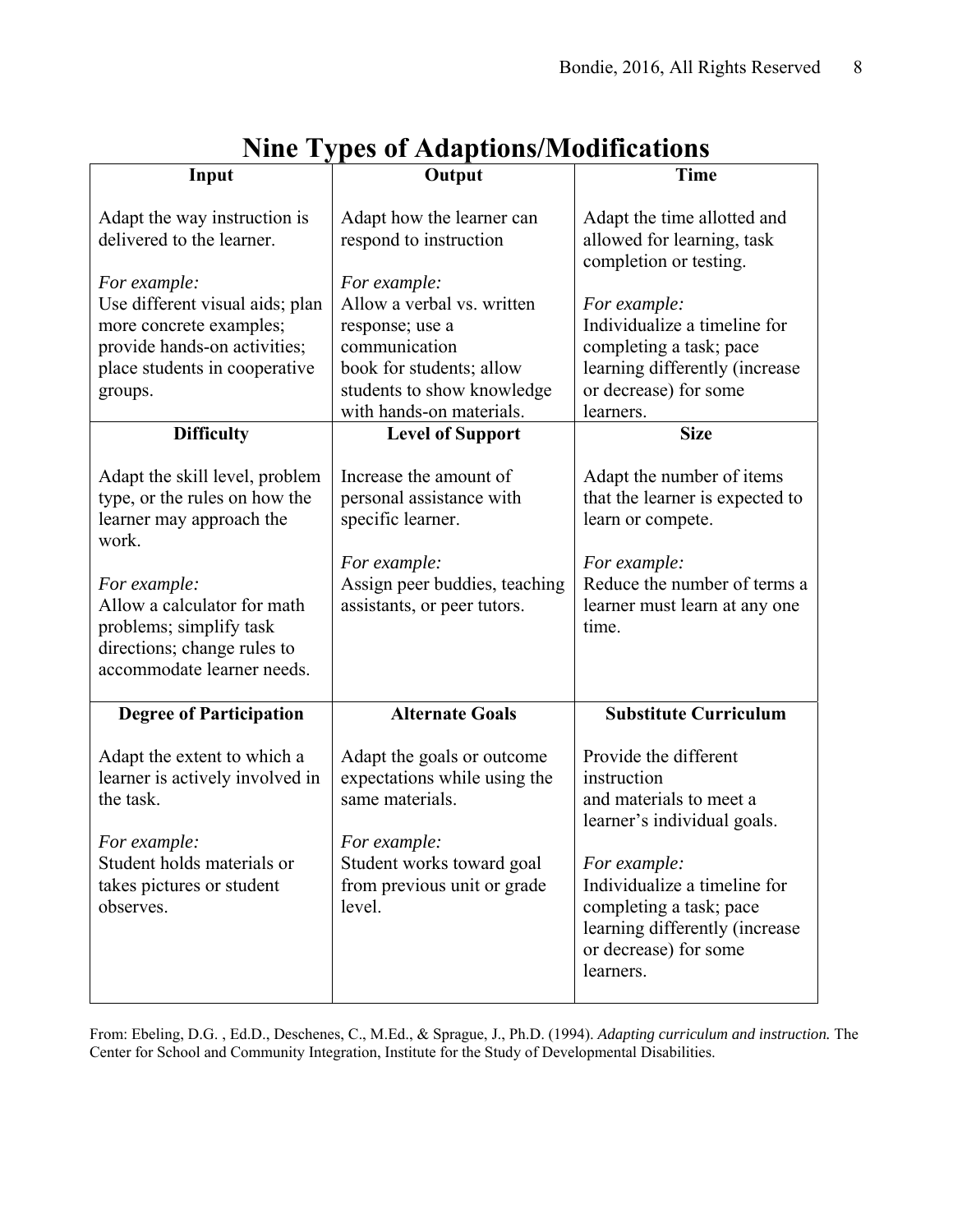| How teachers respond                 | <b>Used with</b>              | Why use this                                                                                                                                                                                                     | <b>Examples</b>                                                                                                                                                                                                                                           |
|--------------------------------------|-------------------------------|------------------------------------------------------------------------------------------------------------------------------------------------------------------------------------------------------------------|-----------------------------------------------------------------------------------------------------------------------------------------------------------------------------------------------------------------------------------------------------------|
| <b>Supports</b><br><b>Extensions</b> | New content<br>New Content    | provide structures that enable<br>students to learn <i>new content</i><br>without being hampered by<br>learning challenges. The<br>learning challenges will be<br>addressed in a lesson that<br>reviews content. | highlighted text,<br>calculator, recording of<br>text, truncated<br>assignment, guided<br>practice                                                                                                                                                        |
|                                      | Review content                | provide stretch for students<br>who have mastered the<br><i>objectives</i> being taught in a<br>lesson.                                                                                                          | comparison project,<br>additional sources to<br>use, quicker speed,<br>pursue a further<br>interest through<br>another text or<br>problem set, a broader<br>research project                                                                              |
| Remediation                          | Review content                | continue to work on objectives<br>from <i>previous</i> units that have<br>not been mastered while<br>moving forward into the next<br>unit.                                                                       | mini-lessons in small<br>group, class work or<br>homework limited new<br>content add review<br>content, peer tutoring<br>outside of class time,<br>individualized<br>computer programs,<br>conferencing/tutoring<br>with teacher                          |
| <b>Multiple Pathways</b>             | New Content<br>Review content | provide multiple means of<br>representation of the ideas,<br>processes for learning, and<br>performances to demonstrate<br>learning.                                                                             | offer choice within an<br>assignment, represent<br>topic or content<br>through different<br>modalities, encourage<br>demonstration of<br>knowledge through<br>multiple<br>communication means<br>(writing, speaking,<br>drawing, building, and<br>moving) |
| <b>Structured Choice</b>             | New Content<br>Review content | provide                                                                                                                                                                                                          |                                                                                                                                                                                                                                                           |
| <b>Targeted Practice</b>             | New Content<br>Review content | provide                                                                                                                                                                                                          |                                                                                                                                                                                                                                                           |

# **Finish the Chart Planner**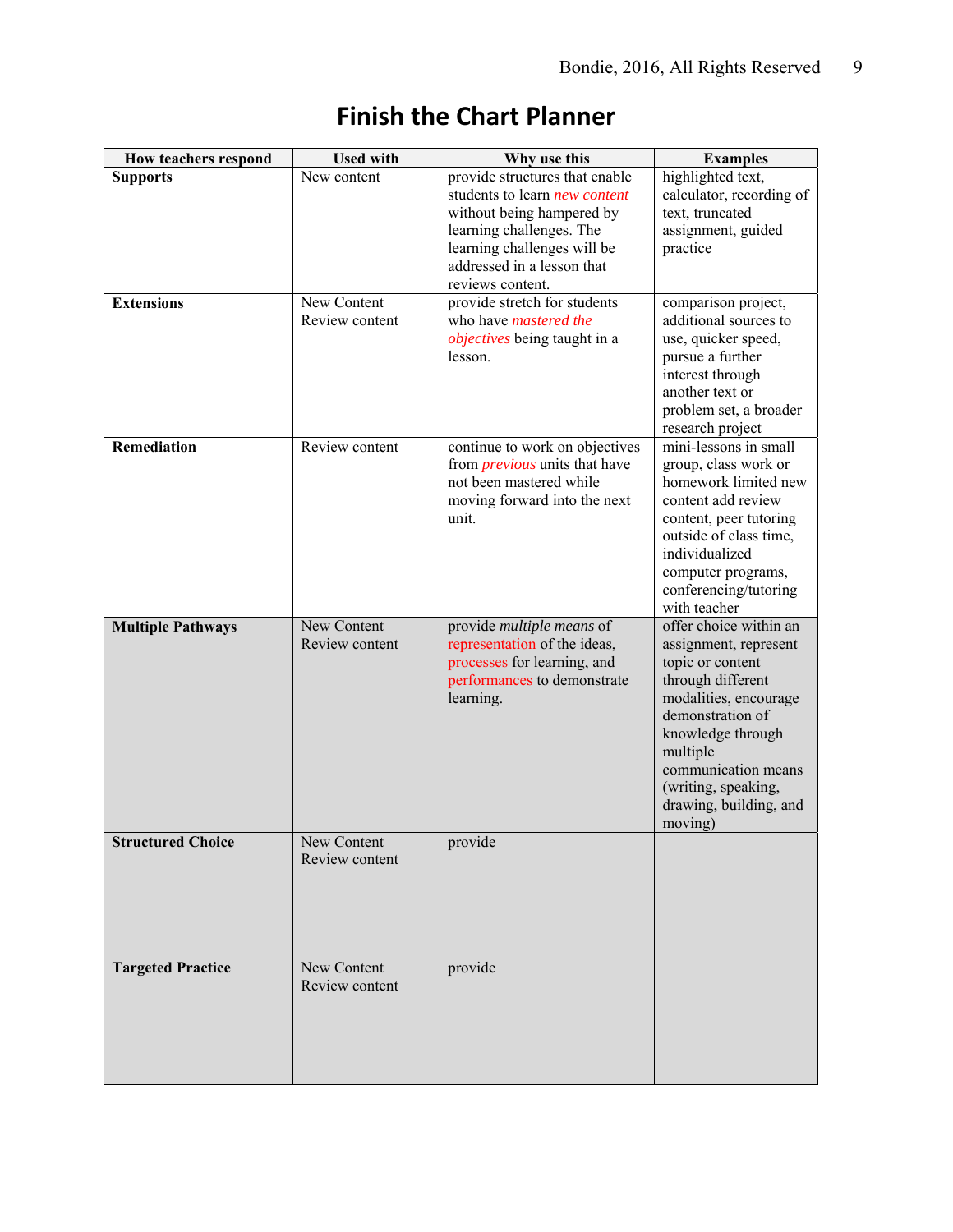# **Traction Planner: Building from Strengths**

**Research suggests that "…what students already know about the content is one of the strongest indicators of how well they will learn new information relative to the content."** 

*Marzono, R. ( 2004). Building Background knowledge for Academic Achievement: Research on What Works in Schools. Alexandria, VA: Association for Supervision and Curriculum Development. p. 1* 

This planner is designed to focus our attention to the strengths that **students and teachers** bring to a unit of study. By rooting the new learning of a unit in strengths learners begin with something that they can use to gain traction toward the new goals.

To use this planner:

- **1.** Identify the goals for the unit of study; the core understanding, knowledge, and skills that students will learn.
- **2.** Build new learning from a base of student strengths, and student and teacher passion related to the goals of the unit of study.
- 3. Consider connections from the goals of the unit to student everyday life and the importance of this topic for both now and the future.
- 4. Identify student needs and learning the hardest part of the unit. Use the information from 2. And 3. to support student needs and the learning of hardest part of the unit.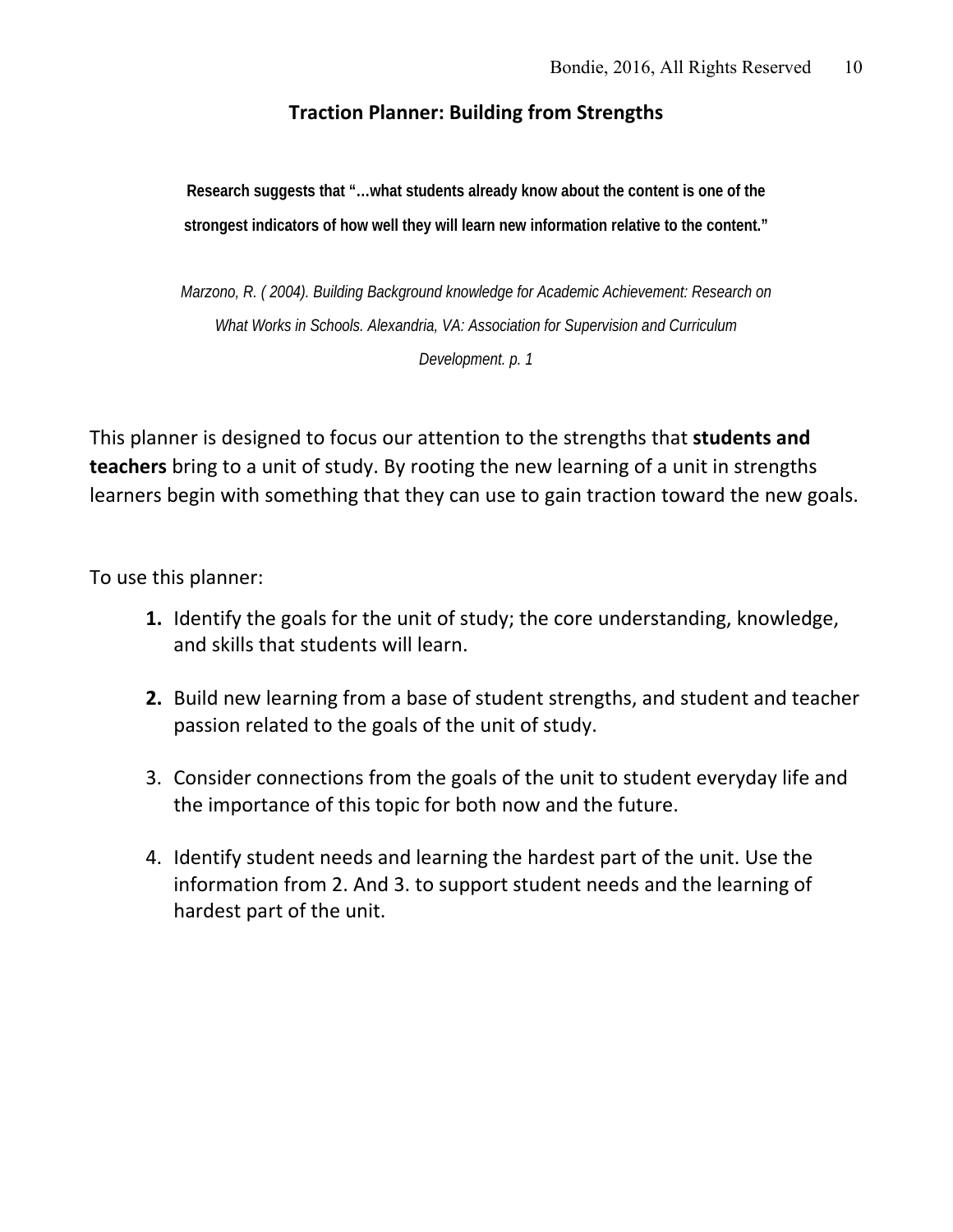

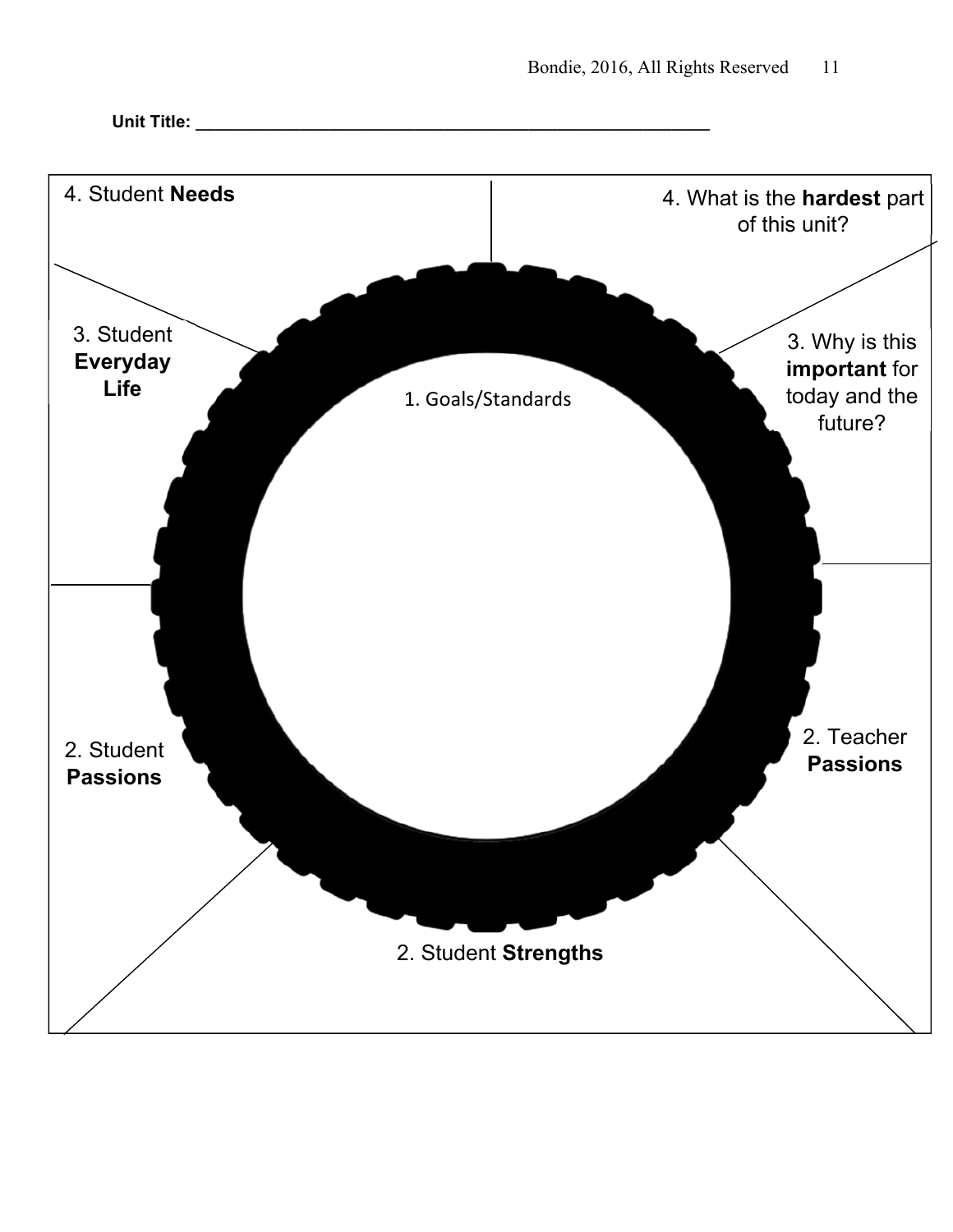#### **Access: Multiple Entry Points**

Each entry point requires students to use a combination of their intelligences but has a different emphasis. These questions suggest that there are several different ways to demonstrate and articulate an understanding of every topic that we teach.

A teacher may use entry points to guide the explanation of a topic to students, maybe using a definition, diagram, story, experiment, and sequence of events. During each review, the example or explanation of a concept is changed using a different entry point until the learners understand. This might happen in a few minutes in a discussion or might take several days.

#### 1 What is the story of  $\overline{?}$ (Narrative) 2 How can I measure or quantify the parts of this or the consequences of this? (Quantitative) 3 What does this remind me of? What other \_\_\_\_\_\_\_\_\_\_\_\_\_ is this like? Why is this important? Who would care about this from the past, today, and in the future? (Foundational) 4 Create something that shows what you know about this topic by drawing, speaking, moving, building, or writing. (Experiential) 5 If changed then what might happen? How does this compare to  $\overline{?}$ (Logical) 6 How is this put together? What are the parts and why are they arranged in this way? (Aesthetic) the contract of the contract of the contract of 7 Who could I talk with to learn more about this topic? (Collaborative)

#### **Sample Entry Point Reflection Questions**

Note: By numbering the topics in the chart, students can easily be **grouped** 

- 1. together by the number of the question that they answered.
- 2. so that each group has at least one person who answered each question.

These questions take very little preparation time for the teacher or students to create. A chart of questions creates a tool to organize groups students by interest or by challenges or can be used by individual students to guide inquiry. These questions will both activate prior knowledge and further thinking on the new topic in order to ignite the curiosity needed to motivate learning.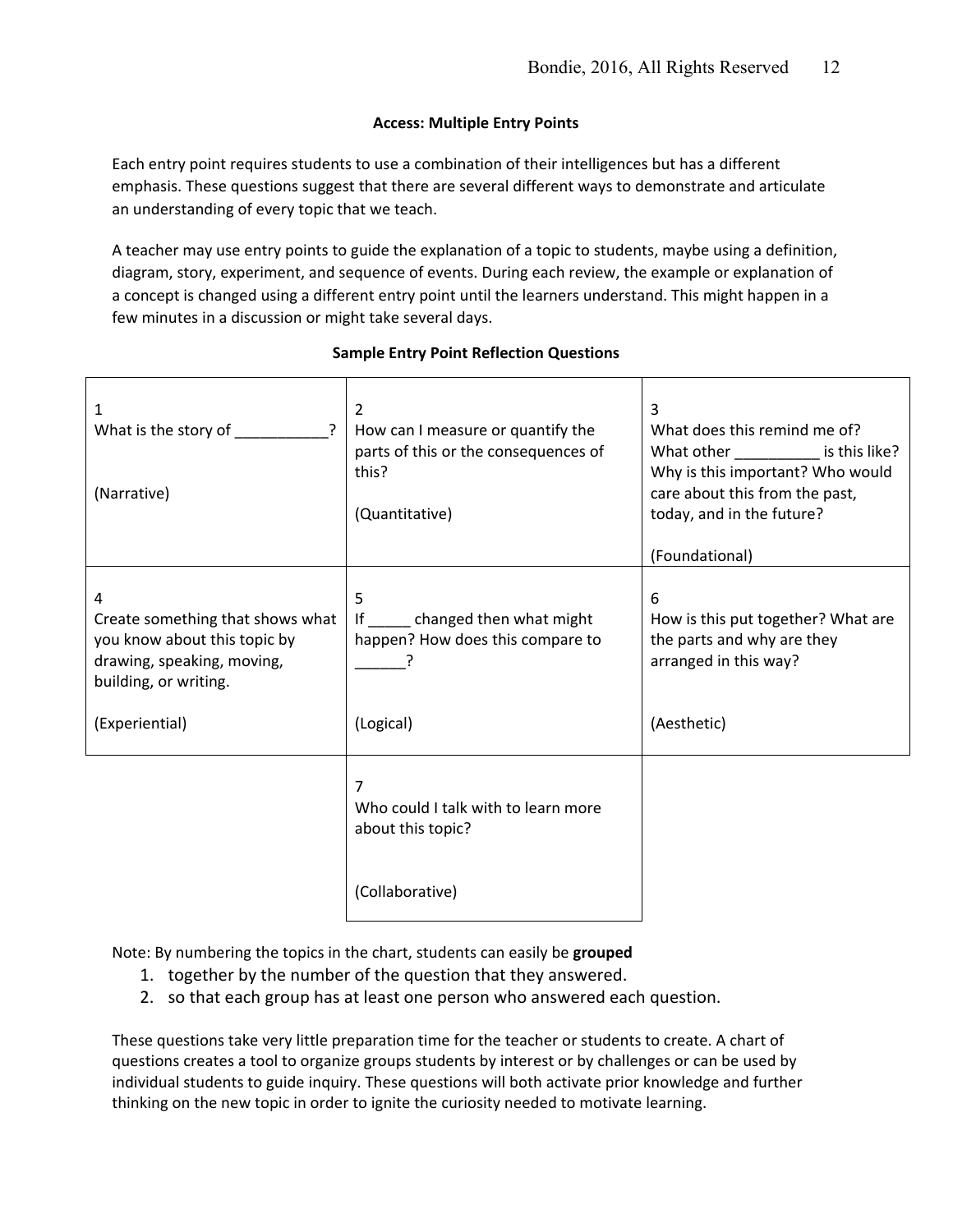#### **Gardner's Entry Point Approach**

Howard Gardner, in *The Unschooled Mind*, describes entry points as different ways a teacher can approach a topic so that students, regardless of their unique blends of intelligences, experiences, and interests, can find ways to become involved with content. He describes the topic of study as a room with several doorways through which to enter.

The *narrative* entry point allows access to a topic using a story or narrative related to the concept (e.g., the story of the light bulb's invention; the story of the how the speed of light was first measured).

The *quantitative* entry point employs numerical methods and considerations to understand the topic (e.g., measuring the brightness of light).

The *logical* entry point invites deductive reasoning, an if/then perspective (e.g. , comparing the reflective indices of different materials).

The *foundational* entry point considers the philosophical aspects of the concept (e.g., considering questions such as "Does electric light improve people's lives? Why is light used as a symbol in so many religions? Could life exist without light?).

The *aesthetic* entry point emphasizes appreciation of the topic's properties through beauty, forms, and relationships (e.g., reflecting on ways different colored lighting affects how audiences respond to dramatic scenes; experimenting with polar filters to make a work of art).

The *experiential* entry point invites an approach to a concept through hands‐on investigations (e.g., finding a method to bend light; separating the different wavelengths of light using a prism; examining the dilation of the pupil when light levels change). The *social* **entry** point allows access to a topic through a social experience (e.g., working collaboratively to design and present a light demonstration; teaching others about light through demonstrations and posters).

Adapted from The Project Zero Classroom, (© 1999 Harvard College (on behalf of Project Zero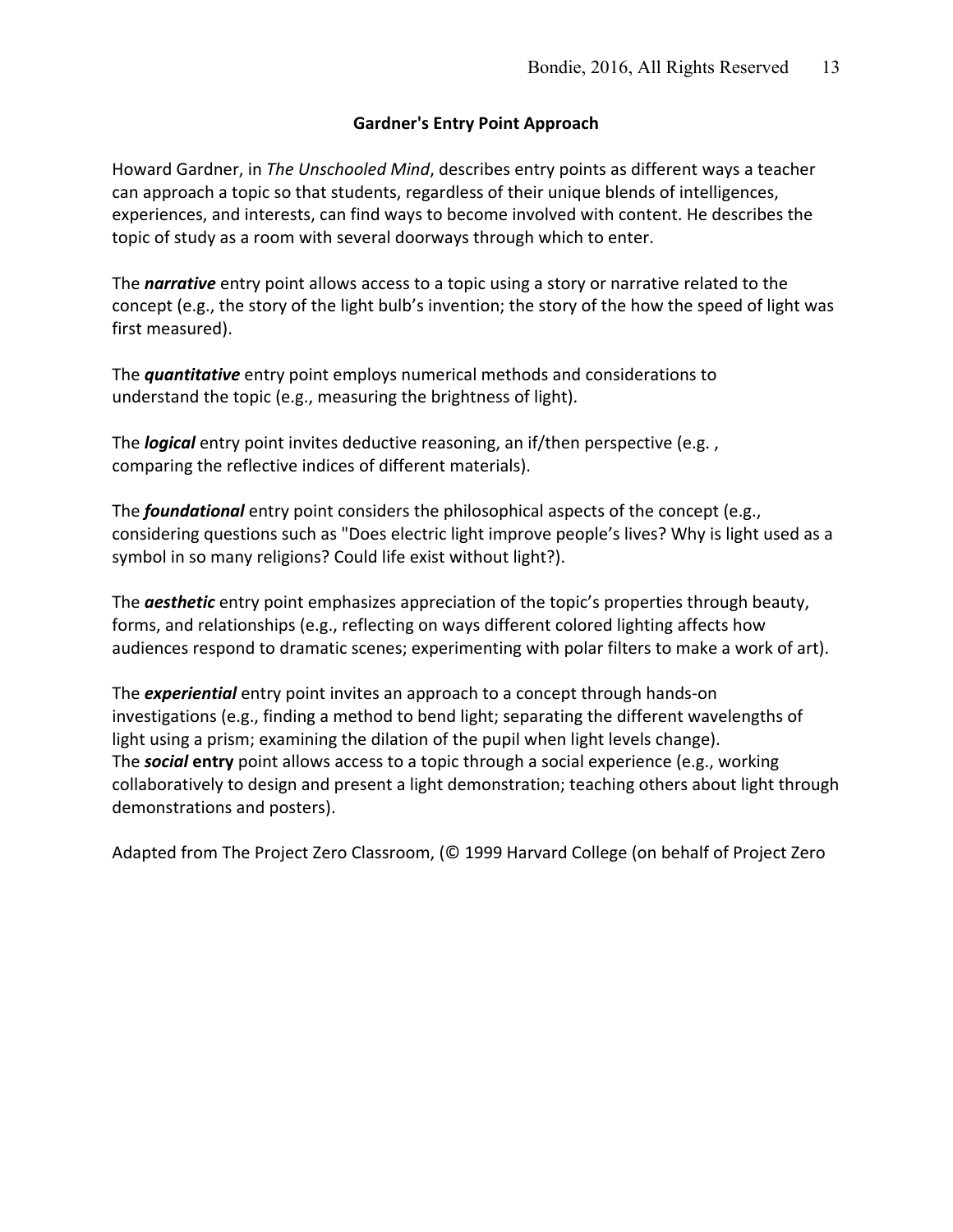# **Curriculum Material Selection informed by MI Theory**

# **Topic:\_\_\_\_\_\_\_\_\_\_\_\_\_\_\_\_\_\_\_ Understanding Goal: \_\_\_\_\_\_\_\_\_\_\_\_\_\_\_\_\_\_\_\_\_\_\_**

| <b>Entry Point</b>                                                                                                                | <b>Possible Materials</b>                                                                                              |
|-----------------------------------------------------------------------------------------------------------------------------------|------------------------------------------------------------------------------------------------------------------------|
| The <i>narrative</i> entry point allows access to a topic<br>using a story or narrative related to the concept                    | letters, articles, books, art, photography, posters                                                                    |
|                                                                                                                                   |                                                                                                                        |
| The <i>quantitative</i> entry point employs numerical<br>methods                                                                  | charts, graphs, formulas, measurements, measuring<br>tools, maps                                                       |
|                                                                                                                                   |                                                                                                                        |
| The <i>logical</i> entry point invites deductive reasoning                                                                        | ethical problems, clues, conflicting evidence                                                                          |
|                                                                                                                                   |                                                                                                                        |
| The <i>foundational</i> entry point considers the<br>philosophical aspects of the concept                                         | examples from different time periods, noting of<br>patterns found in evidence, identifying the purpose or<br>roles     |
|                                                                                                                                   |                                                                                                                        |
| The <i>aesthetic</i> entry point emphasizes appreciation<br>of the topic's properties through beauty, forms, and<br>relationships | poems, art, dance, drama, nature, maps                                                                                 |
|                                                                                                                                   |                                                                                                                        |
| The <i>experiential</i> entry point invites an approach to a<br>concept through hands-on investigations                           | acting out play/interview/log/diary, physical<br>representation, testing an idea, simulation,<br>internship/field trip |
|                                                                                                                                   |                                                                                                                        |
| The social entry point allows access to a topic<br>through a social experience. Use activities with any<br>materials.             | discussion, team work, play specific roles, peer<br>feedback                                                           |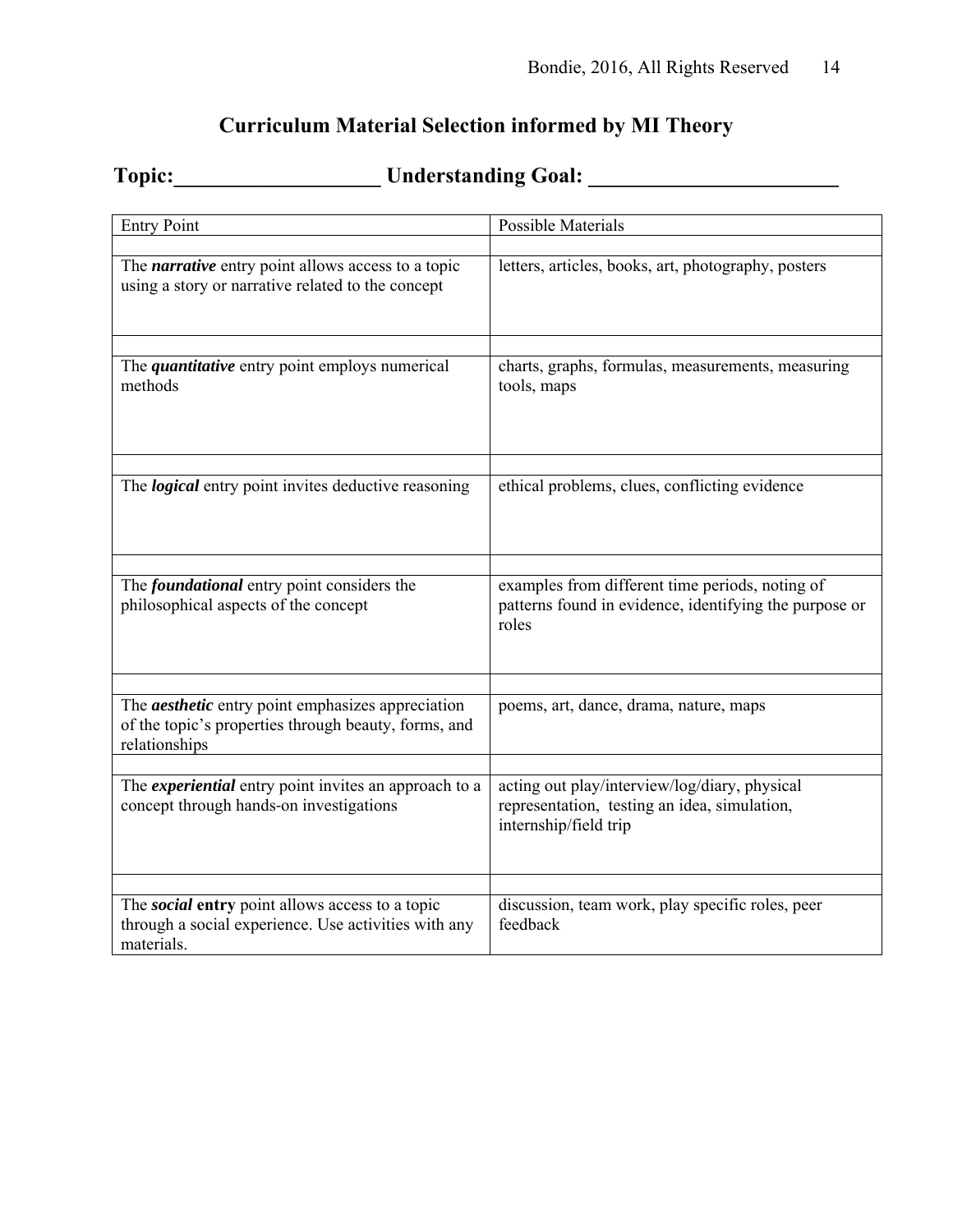#### **What is Structured Learning Choices?**

*Structured Learning Choices* are visible paths to learning where students master curricular goals through a combination of tasks assigned by teachers and selected by students.

*Structured Learning Choices* are:

- **effective** because both the learning goals and the process for achieving the goals are visible to both teachers and students.
- **efficient** for differentiating instruction because supports and extensions are available to all students through the learning choices.

For example, the figure the right might be a learning path to complete a project, each box represents one task or piece of the project. All students will complete a total of seven tasks. To begin, all students would complete the first three tasks. Then the teacher assigns each student one of the three choices from both branches and students select one task from each branch. All students have completed the same first three tasks, the fourth and fifth task was differentiated by teacher assignment, and the sixth and seventh was differentiated by student interest. Early finishers might select an additional task from either branch.



#### Begin

### **Easy Management of Differentiated Instruction**

Arrangement and directions for completion of the learning choices are keys to providing students with clear learning goals and supports and extensions.



The five different arrangements of learning choices above clearly show a structure for differentiated instruction. In Figure 1 there are core concepts, skills, or tasks that everyone must complete. The students branch off for in depth learning, perhaps choosing a specific topic within a unit. Then students come back together, probably sharing their in depth learning and connecting ideas back to the core tasks from the beginning.

The teacher may assign students complete a Tic-Tac-Toe that crosses the middle square, putting an essential assignment in the middle. In the example above, the teacher assigned the four corners, if there are four required tasks and then students can choose one other task to create a Tic‐Tac‐Toe.

### **Consider arranging the choices by:**

- Form type of finished product
- Purpose of task to persuade, inform, or model
- Skills used
- Communication method used: drawing, writing, building, speaking or moving
- Vocabulary and background knowledge used or developed
- Audience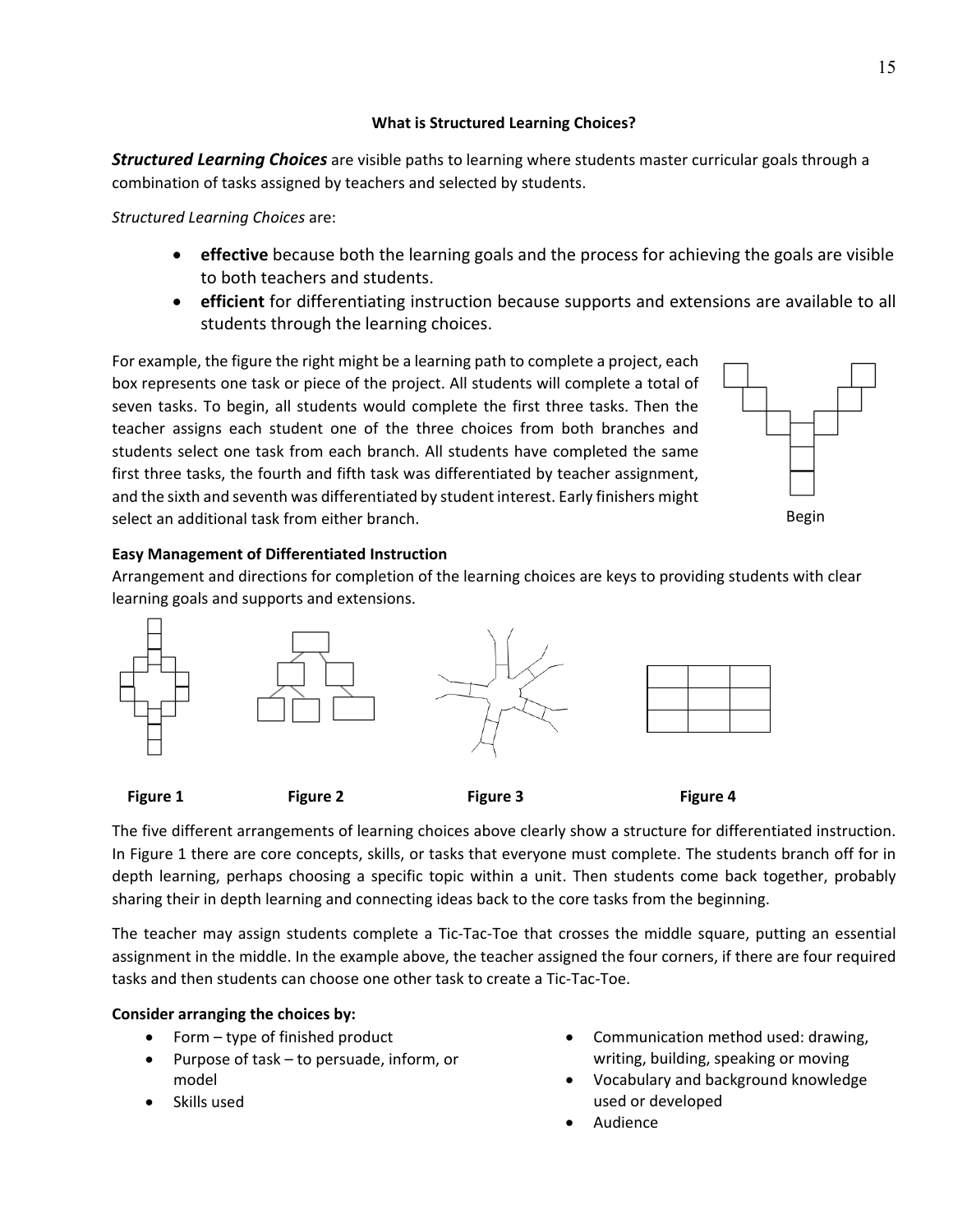- Interaction with other people or resources to complete task
- Topic
- Size of project

#### **Consider directions for completing choice board:**

- Required choices (for example a tic-tac-toe must cross the center square)
- Free choice
- Number of choices and size of tasks in relation to available time and resources
- Some choices being giving or receiving feedback to peers as requirements
- Stops to check in with the teacher
- "Go Back" squares, that require students to return and reflect on a previous task.
- Arrows that demonstrate that learning is not always a forward moving linear process, so chances to go back and revise, practice, and connect previous ideas to new tasks.
- Rules to foster students making choices that extend their skills.

Structured learning choices **do not** require students to work in small groups or complete different assignments. Learning choices may include feedback from a peer or working in a small group to put completed tasks together to create a final product, but group work is not necessary.

#### **Why is this important?**

Intrinsic motivation leads to higher achievement. Structured Learning Choices are welcoming to students, they invite students to persist and purse learning independently. The visual arrangement communicates with clarity the learning goals and process for achieving the goals and an expectation of both diversity and achievement for all students.

#### **Opportunities for Learners**

- Provides multiple opportunities to purposefully use knowledge to develop expertise.
- Deepens understanding and develop content knowledge and skills through self reflection and offering feedback to others.
- Encourages self‐direction, focused on the relationship between effort and achievement.
- Enables students to bring diverse backgrounds and experiences meaningfully into the study of the established curriculum.
- Breaks down large tasks into smaller accomplishable steps.

#### **Opportunities for Teachers**

- Enables teachers to value learner diversity within the established curriculum.
- Provides a method to manage multiple and ongoing learning opportunities.
- Shares responsibility for learner growth with the learners.
- Offers challenge, support, and fun while learning.
- Gives a structure for encouraging exploration in depth of specific topics.
- Creates extension opportunities for learners that do not require additional planning for the teacher.

#### **What does Structured Learning Choice look like?**

*Structured Learning Choices* may be useful at any time during a unit. For example:

- Ongoing homework assignments such as vocabulary development and spelling practice.
- Multiple projects on a single topic to deepen understanding (possible using different communication methods or focusing on different perspectives).
- Break down large projects into smaller tasks.
- Review problems or vocabulary for a unit
- Do Now or warm-up activities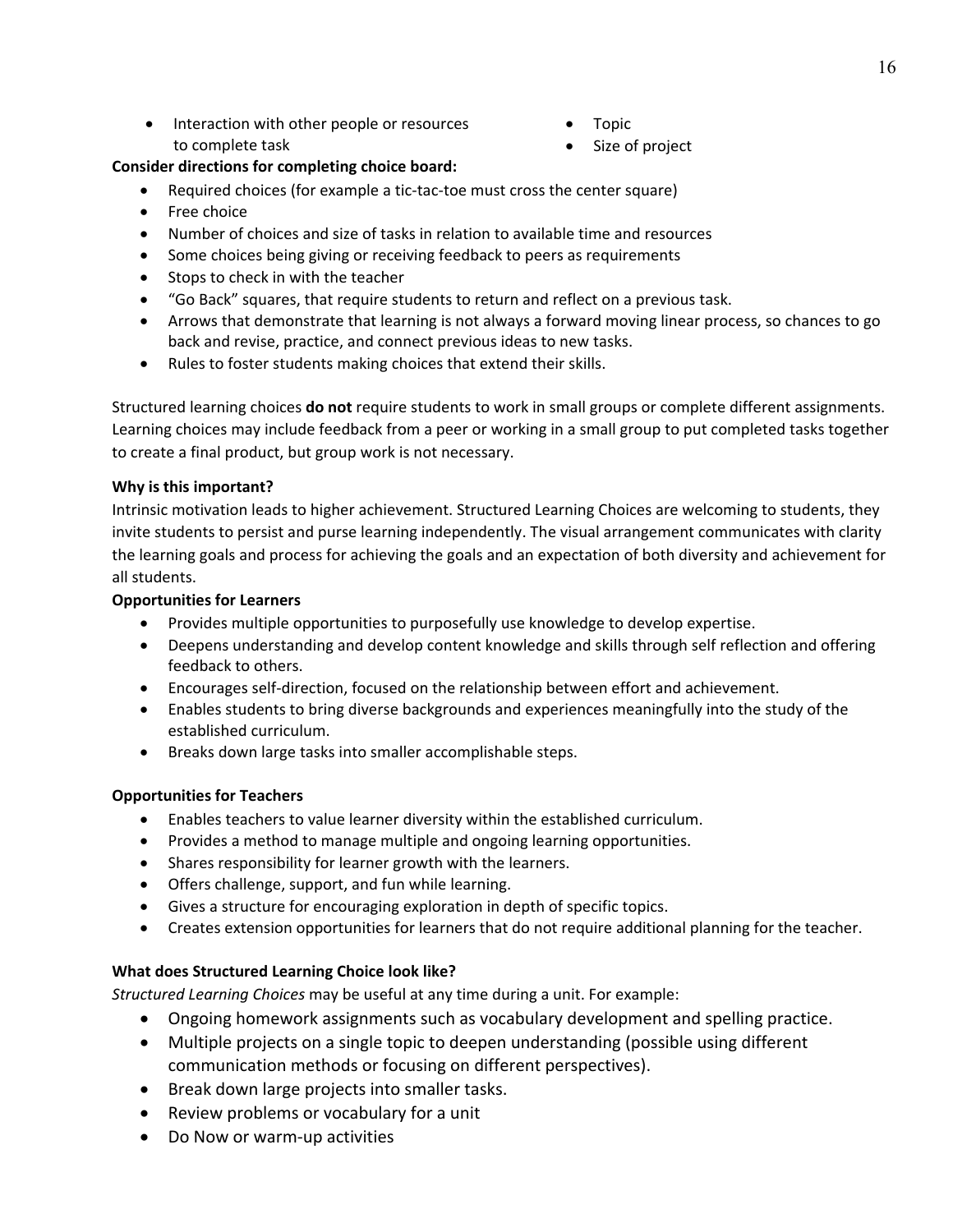Structured Learning Choice can be used in all subject areas. For example, a PE teacher uses *Structured Learning Choices* for students to determine what combination of exercises can be used to burn the calories of one of the foods that students eat during lunch for a warm‐up activity. In this case, the *Learning Choice* Assignment was displayed on the wall as a bulletin board.

There are unlimited opportunities and ways to use structured learning choice to achieve curricular goals. Guiding Questions for choosing a place to begin include:

- Think about a familiar unit of study and examine the possible arrangements below. Can you think of a way that structured learning choice would lead to efficient and effective learning in the unit?
- What is the toughest unit for students? How could structured learning choice be used to support the hardest parts of a unit?
- What are the interests and talents of my students, how can structured learning choice make those interests and talents assets in learning the established curriculum?



**Allow students** 

**to create the tasks for** *Structured Learning Choice* **Assignments.** Once students understand the process and the variety of possible assignments, then students can create Structured Learning Choice Assignments to review units or to introduce new units as an extension activity or homework assignment. Students take great pleasure in watching their classmates complete the tasks that they designed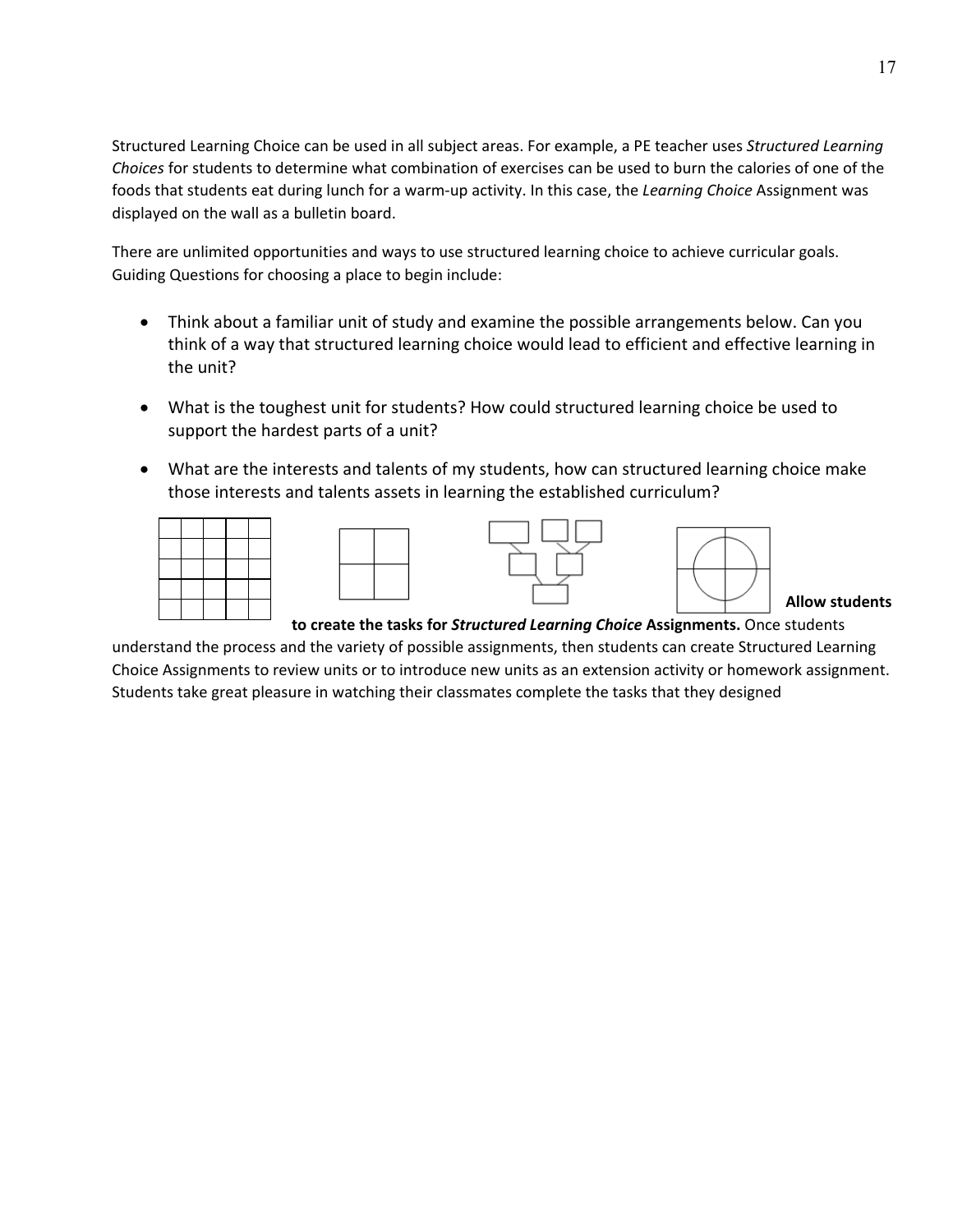### **Write Inclusive Directions and Build a Group Learning Routine (Optional)**

### **Build a Group Learning Routine**

The routine has a "play structure" to foster self‐regulation. Begin with the purpose or the goal of the routine, then determine how the learner will know their starting position (with the content being discussed, where they should be in the room, and who should go first in the group). Usually the starting position is done as individuals to prepare for the group learning. The gathering place and first turn can be said in the directions after the starting position with the content is completed. During the action process and at the end on the return to the starting position, learners should use quality criteria to stretch their thinking and improve their performance.

| Rarning goals       | Starting position   | action pattern | <b>criteria</b>   |
|---------------------|---------------------|----------------|-------------------|
| Gather<br>П<br>Help | With Topic          | Roles          | <b>Must Haves</b> |
| Collaborate         |                     |                |                   |
|                     | In Room<br>In Group | Turns          |                   |
|                     |                     | Rules          | Amazing           |
|                     |                     | Time           |                   |

Write the directions said during the group learning routine:

**Write the directions said:**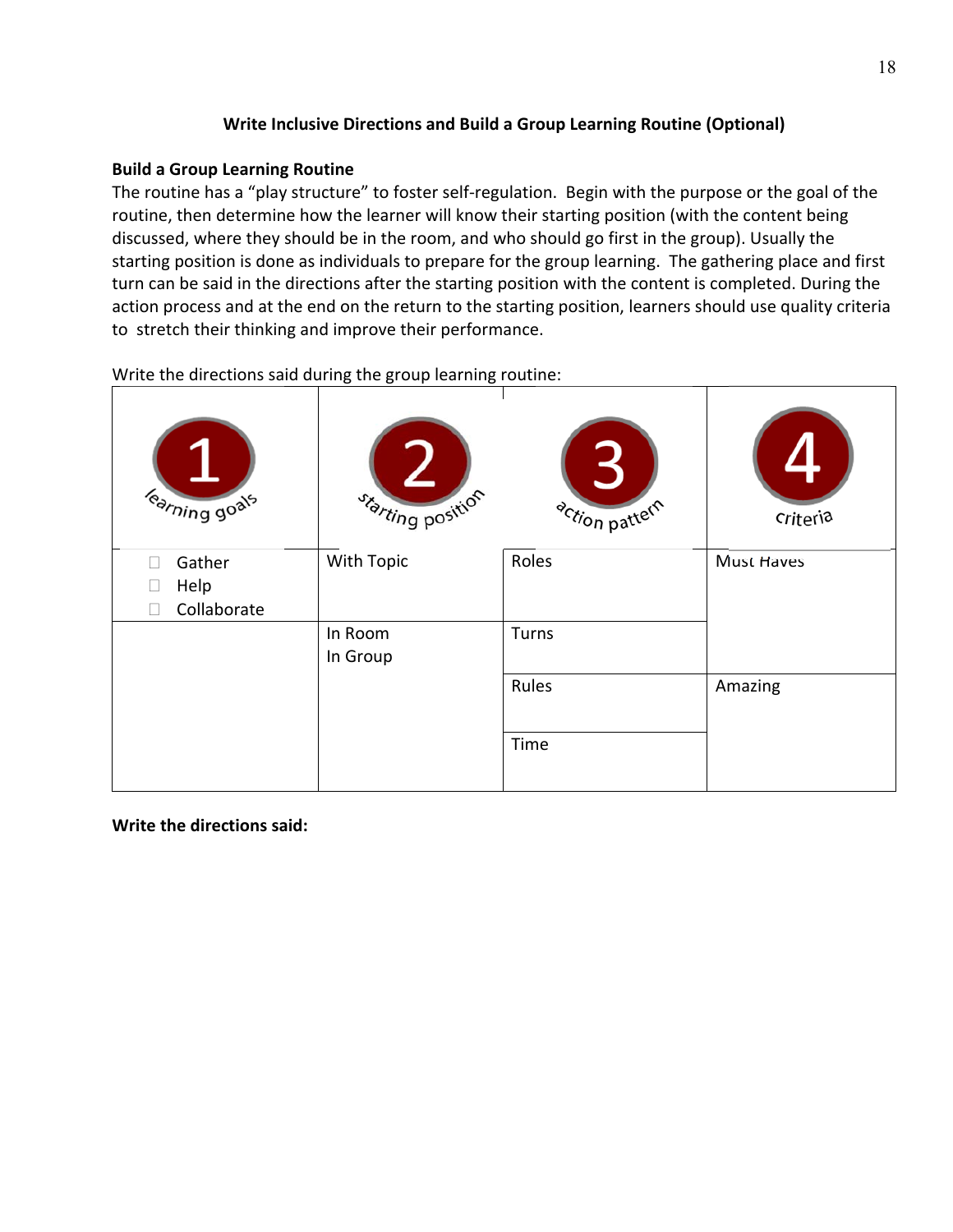

# **Group Learning** Use a play structure to foster student autonomy **in group learning:**

**G**oal Stated (to find, help, or collaborate) **E**valuation criteria **A**ction (Inclusive Directions: Roles, Turns, Rules, and Time) **R**eturn & Reflect – consider position in relation to the goal **S**tarting place is clear (content, place in room, place in group), students are prepared prior to forming group, can compare ending position to initial thoughts.

Note: Teacher's roles should be observer and listener during group learning – not managing, facilitating, or giving directions. Group learning is a living formative assessment, so teachers use group learning as a means to collect information on student learning from individuals and small groups. to think about patterns and specific needs, and then, to tailor instruction accordingly.

# **\*\*\*\*\*\*\*\*\*\*\*\*\*\*\*\*\*\*\*\*\*\*\*\*\*\*\*\*\*\*\*\*\*\*\*\*\*\*\*\*\*\*\*\*\*\*\*\*\*\*\*\*\*\*\*\*\*\*\*\*\*\*\*\*\*\*\*\*\*\*\*\*\*\*\*\*\*\***

| Prepare              | Independent Tasks | <b>Group Learning</b> | Table Talk |
|----------------------|-------------------|-----------------------|------------|
| Where (physically in |                   |                       |            |
| room)                |                   |                       |            |
|                      |                   |                       |            |
| How (behaviors       |                   |                       |            |
| during the process)  |                   |                       |            |
|                      |                   |                       |            |
|                      |                   |                       |            |
| Supports (getting    |                   |                       |            |
| help)                |                   |                       |            |
|                      |                   |                       |            |
| $\ddot{}$            |                   |                       |            |
|                      |                   |                       |            |
|                      |                   |                       |            |
| $\ddot{}$            |                   |                       |            |
|                      |                   |                       |            |
|                      |                   |                       |            |
|                      |                   |                       |            |

### **1. Prepare for Group Learning by defining:**

+ Add any other structures that are needed.

*©2015 Rhonda Bondie All Rights Reserved.*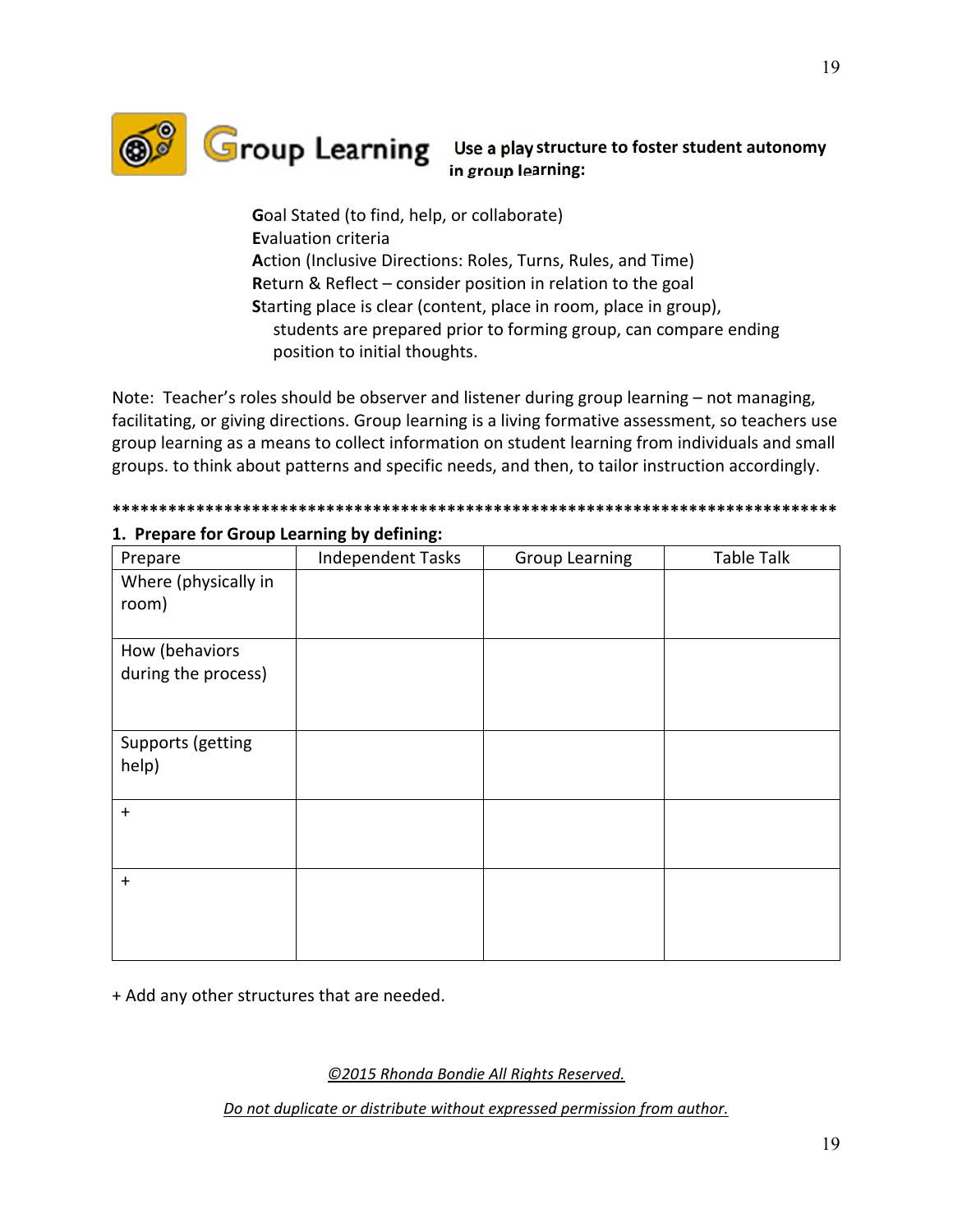# *Note: Whenever a participant's task is to listen then the participant cannot talk.*

**Think Talk Open Exchange** 

Instructional Goal: Share with others and gain feedback by finding similarities and differences

**Roles:** One Speaker, Two Listeners, One Time keeper (can be the facilitator for the entire group

+ Talk part is not-threatening so students are inclined to participate. ∙ + Students can efficiently clarify confusions, correct homework, check for

or one of the listeners. It is useful to set a timer so that no one has to watch a clock.)

#### **Steps**

**Turns:** 

#### **Starting Position: Initial Thoughts**

**Strengths of this routine:**

1. Prepare initial thoughts to share with the group.

understanding, and generate ideas through this routine.

#### **Actions: Think ‐ Talk** ‐ (repeat) ‐ Open Exchange

- 1. Determine who is going first in small groups sitting knee to knee and eye to eye.
- 2. **Think** about your role, speaker, listener.
- 3. **Talk**: Speaker: describes a question, dilemma, or resonating ideas. Listeners: Two other learners listen without interrupting. No one but the speaker talks during this time period. If the speaker finishes before the time is up then the group uses the extra time to think.
- 4. **Think:** Everyone takes time to think about what they heard. During think time learners may jot down questions, record connections, patterns, and surprises, and take notes.
- 5. **Repeat steps 2 4** (changing roles so that everyone has a chance to be the Speaker)
- 6. **Open Exchange:** *Discuss patterns in what was shared. Ask questions to clarify and probe ideas. The only rule is that everyone must both give and take ideas.*

#### **Return**

1. Return to the intial thoughts to add, confirm, and change record of thinking based on learning through TTO ‐ annotate changes to make learning visible.

This structure is based on the Micro Lab Protocol from the National School Reform web site. http://www.nsrfharmony.org/protocol/doc/microlabs.pdf

*©2015 Rhonda Bondie All Rights Reserved.*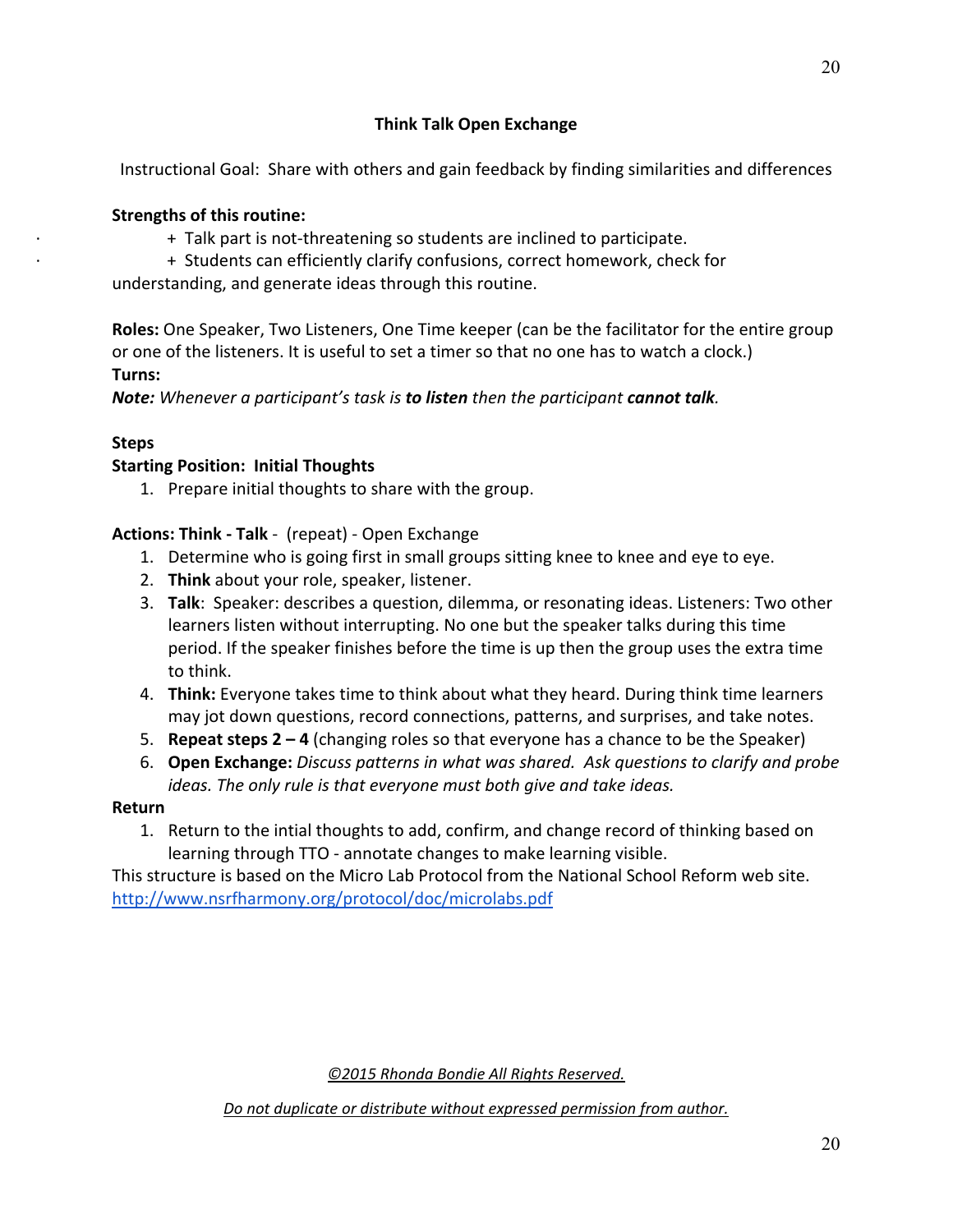Create a Group Learning Routine – Using the "Play Structure"

|                                                         | Title of Activity                                                                       |
|---------------------------------------------------------|-----------------------------------------------------------------------------------------|
| Goal<br>$\square$ Find<br>Help<br>□<br>Collaborate<br>□ |                                                                                         |
| <b>Starting Position</b>                                | <b>Topic</b>                                                                            |
| <b>Ending Position</b>                                  | Grouping                                                                                |
|                                                         | Location in the Room                                                                    |
| <b>Action Pattern</b>                                   | Roles                                                                                   |
|                                                         | Turns                                                                                   |
|                                                         | Rules                                                                                   |
|                                                         | Time                                                                                    |
| Criteria<br>Must Haves and<br>Amazing                   |                                                                                         |
|                                                         | Return to Starting Position to Reflect - Revise- Notice Changes and Continuous Thinking |

*©2015 Rhonda Bondie All Rights Reserved.*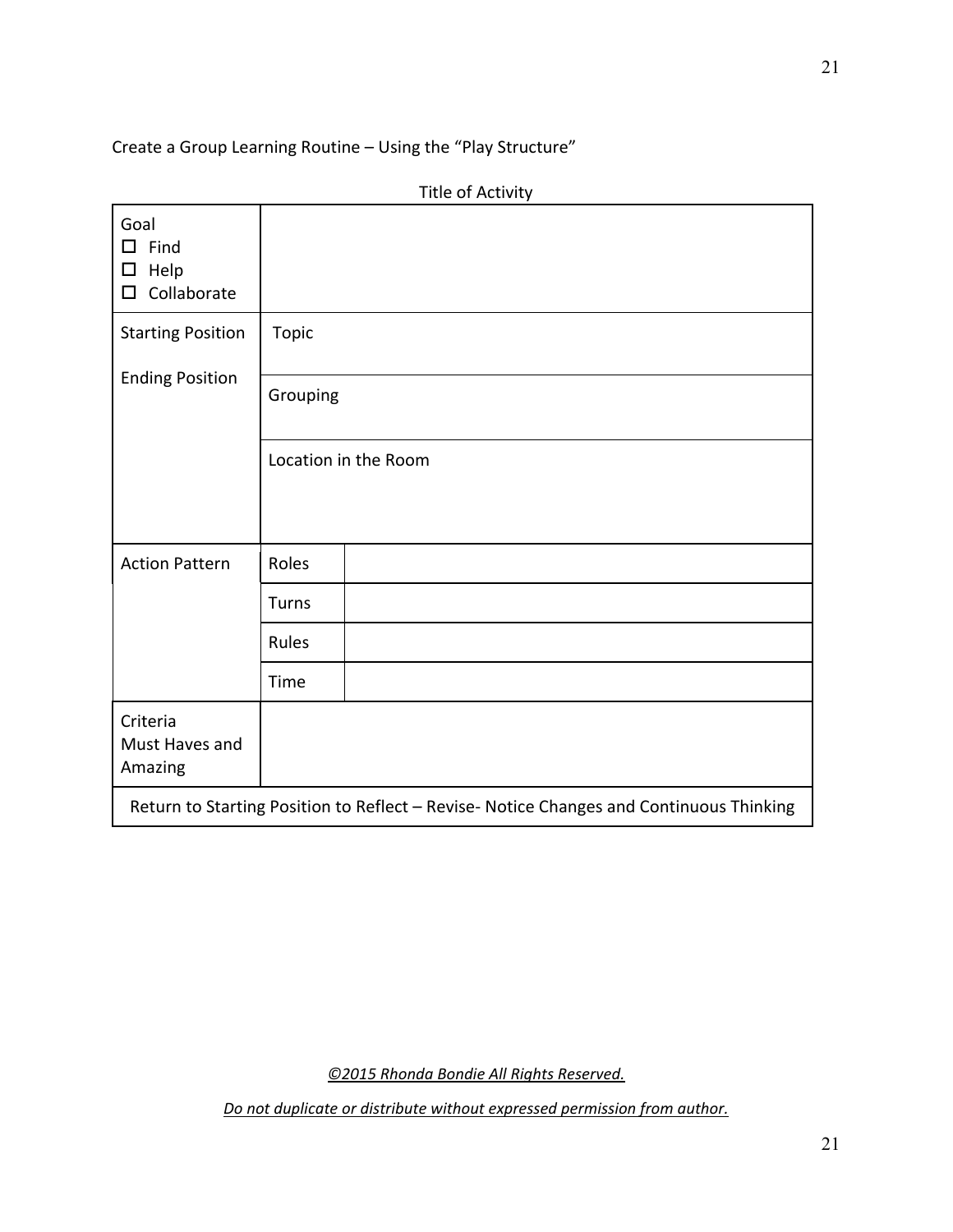### **Group Learning Rubric**

Directions: Before group learning: Choose one criteria that you plan to work on in today's discussions and place a check next to the row. Determine what actions you will take to accomplish this goal. After the discussion circle the description that best describes your actions. Provide evidence of what makes you circle that description.

|            | <b>Needs Practice</b>                                        | <b>Have Parts</b>                                                                                              | You've Got It All                                                                                                        |
|------------|--------------------------------------------------------------|----------------------------------------------------------------------------------------------------------------|--------------------------------------------------------------------------------------------------------------------------|
| Listening  | I can't remember<br>anything anyone said.                    | I can remember most of<br>my group members'<br>comments, but I didn't<br>really think about what<br>they said. | I can summarize what each<br>person said and make<br>connections between what<br>was said and things we are<br>learning. |
| Speaking   | I didn't confirm or<br>contribute or exchange<br>ideas.      | I spoke my ideas, but was<br>too quiet for my group to<br>hear me.                                             | I exchanged ideas with my<br>group loudly and clearly.                                                                   |
| Vocabulary | I did not use specific<br>vocabulary.                        | I used vocabulary, but I<br>didn't really know what<br>the words meant.                                        | I used the vocabulary to<br>describe what I was talking<br>about.                                                        |
| Thinking   | I didn't really think<br>about what was said in<br>my group. | I can identify patterns<br>among my group<br>members thinking.                                                 | I can identify patterns among<br>group members thinking and<br>the topic we are learning.                                |

#### **Set Goals and Monitor Your Progress**

Circle your goal for this learning target, Meet or Exceed. During our elbow partner exchanges, complete the tasks and ask two different elbow partners to verify your mastery level. Using feedback from your partners, determine the criteria that you currently meet. Place a check next to the criteria and then **finally**, check your current mastery of this learning target.

| <b>Learning Targets:</b>                                                                                                        | <b>Pre-requisite</b><br>(Before you start)                                                                                    | <b>Criteria to Meet</b>                                                                                                                                                                                                        | <b>Criteria to Exceed</b>                                                                                                                                                       |
|---------------------------------------------------------------------------------------------------------------------------------|-------------------------------------------------------------------------------------------------------------------------------|--------------------------------------------------------------------------------------------------------------------------------------------------------------------------------------------------------------------------------|---------------------------------------------------------------------------------------------------------------------------------------------------------------------------------|
| What I need to learn:<br>11) Writing Linear<br>Equations<br>Finally:<br>Not Yet<br>П<br>Approaching<br>П<br>Meet<br>Exceed<br>П | Know how to find<br>□<br>slope.<br>Know how to find b.<br>□<br>Sign-up for an expert<br>appointment to learn<br>these things. | □<br>Explain using words,<br>pictures, and numbers<br>what slope and the y-<br>intercept are.<br>Show how to write an<br>п<br>equation from two<br>points.<br>П<br>Show how to write an<br>equation from slope and<br>a point. | □<br>Explain using words,<br>pictures, and<br>numbers to two<br>partners a linear<br>equation.<br>□<br>Explain the<br>connection between<br>a linear equation and<br>its graph. |
|                                                                                                                                 | Plane•                                                                                                                        | Vocabulary to use: Linear Equation • Slope • Y-intercept • Coordinate • Coordinate                                                                                                                                             |                                                                                                                                                                                 |
| Feedback from my partners:                                                                                                      |                                                                                                                               |                                                                                                                                                                                                                                |                                                                                                                                                                                 |

*©2015 Rhonda Bondie All Rights Reserved.*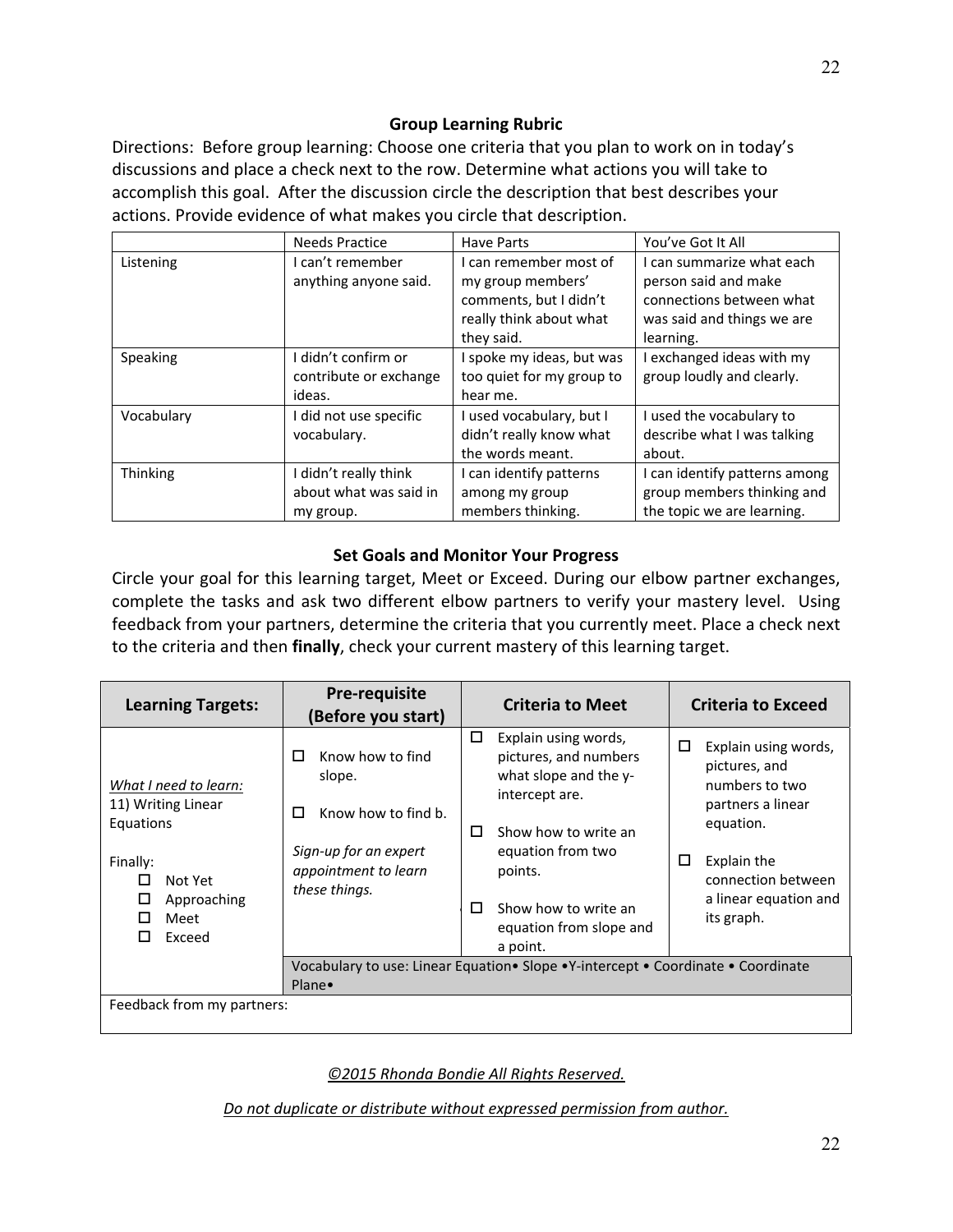#### **Examples of Differentiated Instruction**

#### **What does supports, extensions, and remediation look like in the flow of teaching and learning?**

There are many teachers respond through differentiated instruction to the diverse learning needs of students. The four examples that follow highlight structures that are commonly used to increase precision in teaching resulting in efficient and effective learning.

#### Example 1 - Learner Grouping for Review



A typical "whole class" review or "going over" problems or homework with the entire class together often results in very few opportunities for students to think. Often, time does not permit the teacher to go over every problem so students end up taking the problems home to study that they do not understand. One way to avoid these problems is to group students for review by the learning goals that they need to review. In this example, all student receive the same review assignment, but students will be grouped by the learning goal that the need to review. The teacher will visit each group during the review lesson to share a mini lesson on the needed learning goal and review assignments related to the goal. Students continue to work on the review assignment until the teacher comes to their group.

#### *What if my room is too small to move students into different groups?*

When there isn't time to move students into groups or the room is too small then there are many options other than moving students into different groups.

Possible Options:

- 1. *Teacher circulates:* Teachers write different independent practice assignments related to specific learning goals on the board. Students are assigned or choose the assignment that they need to work on and begin while staying in their seats. There will be students working on different assignments in each group. The teacher circulates among the students to assist and offer feedback.
- 2. *Teacher gathers small groups of students at a table or area for short mini lessons:* All students begin working on independent work at their normal seats. The teacher conducts 15 minute mini‐lessons reviewing different topics at a table or area of the room. At the beginning of each mini-lesson, the teacher calls out the topic and students needing to review that topic join the teacher at a table in an area of the room. Students not involved in the mini‐lesson continue to work. In between the mini lessons, the teacher circulates around the room assisting students with independent work.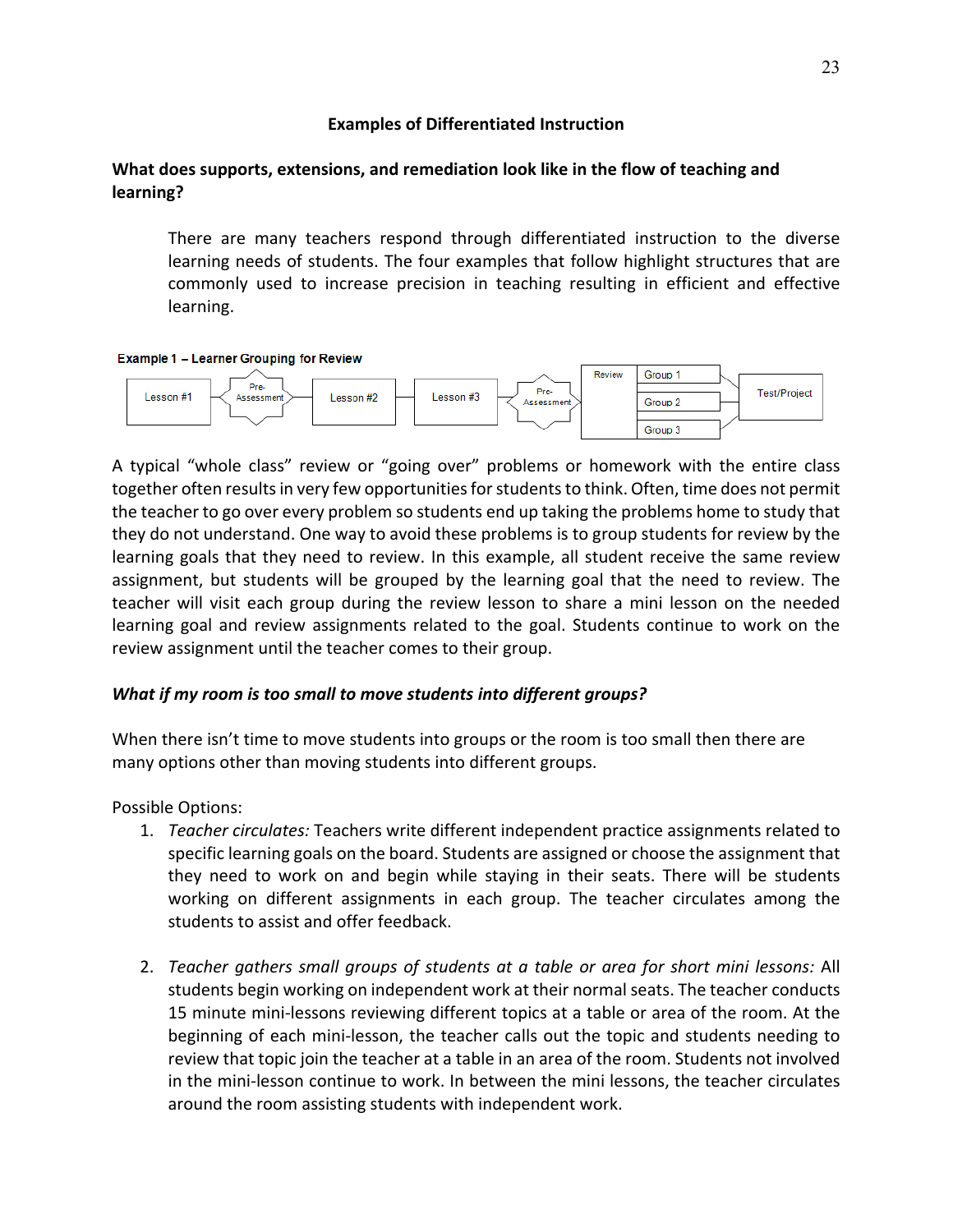There are ways to work within space and time constraints. Teachers should first decide how students will learn most efficiently and effectively and then devise lesson structures that are sustainable given the space and time constraints. For example, once students are taught the expectations of completing independent practice while mini-lessons are being conducted then this lesson structure can be used at any time when some students need review, remediation, and/or extensions during a lesson.

**Example 2 - Adding Supports and Extensions** 



Example 2 shows a teacher using a pre‐assessment to assign supports and extensions for Lessons #2 and #3 then everyone completes the Review and Test/Project. The pre-assessment could be an exit card checking understanding of Lesson #1, a homework assignment from Lesson #1 or a Do Now assignment at the beginning of Lesson #2. The Supports and Extensions are probably different learning materials or activities related to an essential learning goal for the unit. The supports and extensions might include: different types and levels of reading material on a given topic, problems or materials that review a previous unit as supports and problems or materials that provide a different perspective or application of the topic under study as extensions. The teacher is using the same type of supports and extensions for two consecutive lessons. This enables the learners to practice using the supports or extensions and save time in teaching a new routine for the classroom. The supports and extensions in this example stay focused on accomplishing a common goal for all students that will measured through a test/project. Therefore, it is likely that the expected homework or product for Lessons #2 and #3 will be the same for all students. For example, students may read different texts but they will answer the same five questions with written responses or students may use different graphic organizers to complete a set of problems, but the set of problems would be the same for all students.



Example 3 shows a Culminating Assessment from the previous unit serving as a pre‐assessment for Lesson #1 of a new unit. Here it appears that the Culminating Assessment revealed that some students need remediation or a review of the previous unit while going forward with the next unit. In this case the teacher divides the students into two groups for three lessons. Group 1 might be both reviewing the previous unit and practicing missing skills while learning the next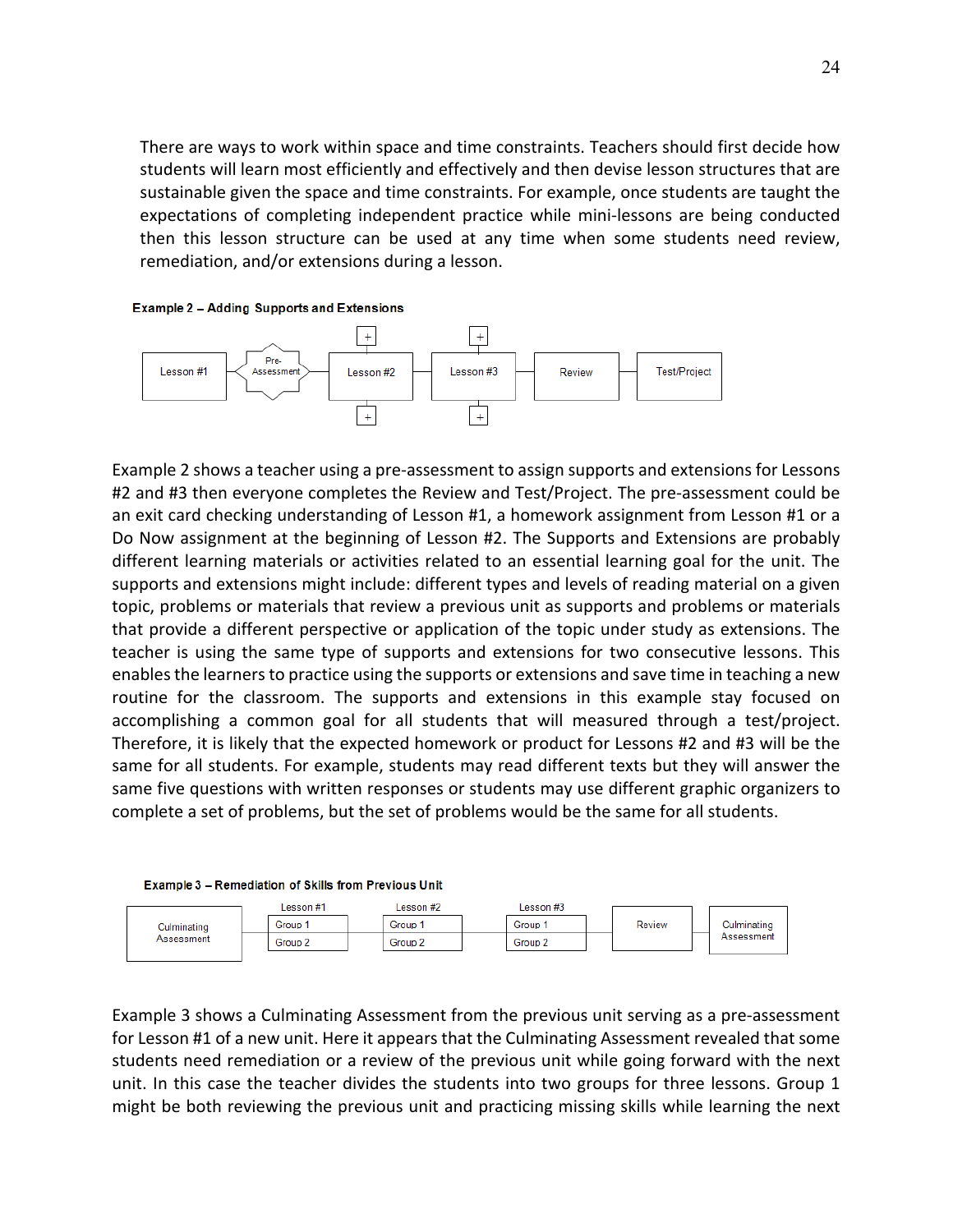unit. Group 2 may be moving on to the next unit and completing a related project. The teacher may have a co‐teacher who is working with one group or the teacher may organize the class so that Group 1 is doing independent practice or partner feedback/activities while he/she is teaching Group 2 and then the teacher switches his/her focus to the other group. The teacher and students will know this differentiation was effective if all students succeed on the Culminating Assessment. In this format, the homework assignments for Lessons #1, #2, and #3 are often different.



Example 4 shows how differentiated instruction becomes part of the everyday flow of teaching and learning. After the Introduction a Pre‐Assessment shows that students vary in a way that is important to address through Lesson #1. Perhaps students have different interests in the topic and they will be grouped by interest for Lesson #1. Some students may have misunderstandings of concepts or missing skills that will be needed for Lesson #2. Or students may have different previous learning experiences with the topic that if reviewed in Lesson #1 will make acquiring new information in Lesson #2 easier. There are many different reasons why a teacher may group students in this way following a pre‐assessment.

In *Social Studies* the groups could be studying deeply the people, places, or events related to a topic and then regrouping students for Lesson #2 to share that background information as everyone learns more about the topic together.

In *Math*, students might be grouped by ability for Lesson #1 reviewing basic skills with one group related to the topic under study, exploring the topic with another group, and extending the topic with a more complex application or comparing the topic to another topic for students who have already mastered the skills and don't need an additional lesson.

In *Science* class each group may have a different research question for the same experiment.

In an *English Language Arts* class the groups may be reading texts on different reading levels related to a common theme.

The key here is the differentiation in Lesson #1 enables everyone to engage in Lesson #2. The importance of assessment is highlighted in this example. After Lesson #1 the teacher checks to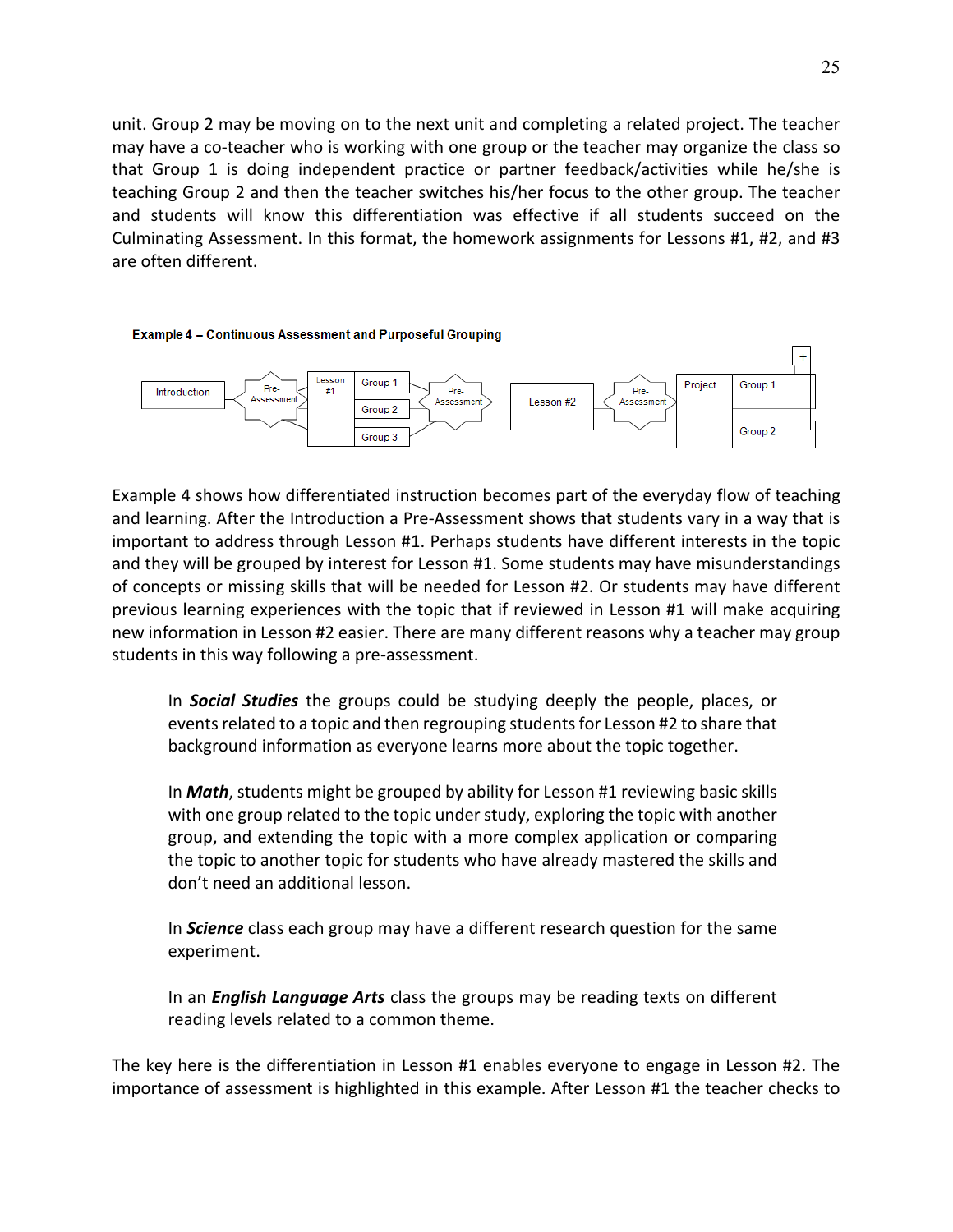make sure that the differentiated instruction was successful with a Pre-Assessment before starting Lesson #2. Then before the Project there is another Pre‐Assessment. This assessment may determine interest. The ongoing nature of perceiving student diversity through assessment and then responding to learning needs through differentiated instruction is clear in this flow of teaching and learning.

Notice that the teacher has to provide supports for both Group 1 and Group 2 in the final project. Although students are grouped, there is a range of abilities in the groups and some students will need supports to complete the project. In this case, the demonstration of content knowledge is more important than the type of product students are completing because there are two different projects. For example, some students may be writing a script for a movie while others are making a museum exhibit. Or some students may be making a 3‐D model while other students are drawing a concept map. It appears that the teacher may have grouped students by interest or strength to allow students to demonstrate their skills and knowledge. This type of differentiation is useful when revealing content knowledge is the priority for an assignment. This type of differentiation is not recommended if there is a common expectation for a final product that all students must complete, for example, preparing for a standardized test or essay.

These four examples explore differentiated instruction across a series of lessons. The examples begin to show how differentiated instruction is precise and results in effective and efficient learning. Use the additional examples in the resources section to find more ideas on how to use differentiated instruction daily. Post questions about differentiated instruction to receive responses specific to your classroom. Future blogs will address what differentiated instruction looks like within a single lesson and management techniques for differentiated instruction with large class sizes with a wide range of ability levels.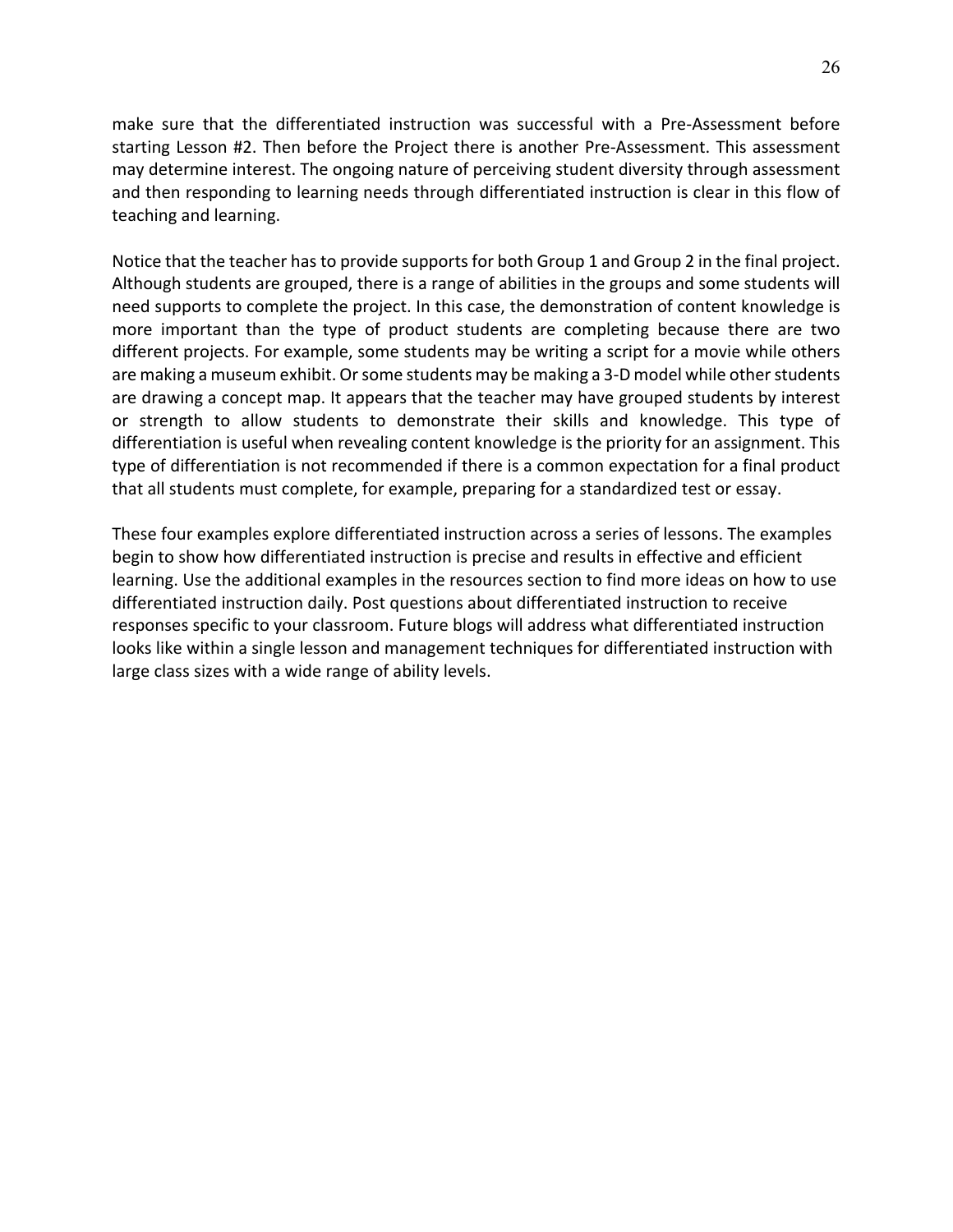### **Example Introduction with Differentiated Content**

#### **Understanding Goal**

Civilians often sacrifice and experience hardship during wartime.

#### **Investigative Question**

What was life like for women and mothers during wars?

**Directions:** Choose one primary source to examine and answer the Investigative Question. Sit with a partner who has chosen the same primary source.



**Title: I have no one to send. [Pictorial envelope]**

*Civil War Treasures from the New‐York Historical Society*, [Digital ID: nhnycw/aj aj88004]

**Title:** Washington, District of Columbia. Tent life of the 31st Penn. Inf. (later, 82d Penn. Inf.) at Queen's farm, vicinity of Fort Slocum (1861) Civil War glass negative collection, Library of Congress.



#### **Answer the Investigative Question:**

With a partner, discuss and then write a five line thought bubble describing the thoughts of this Civil War woman.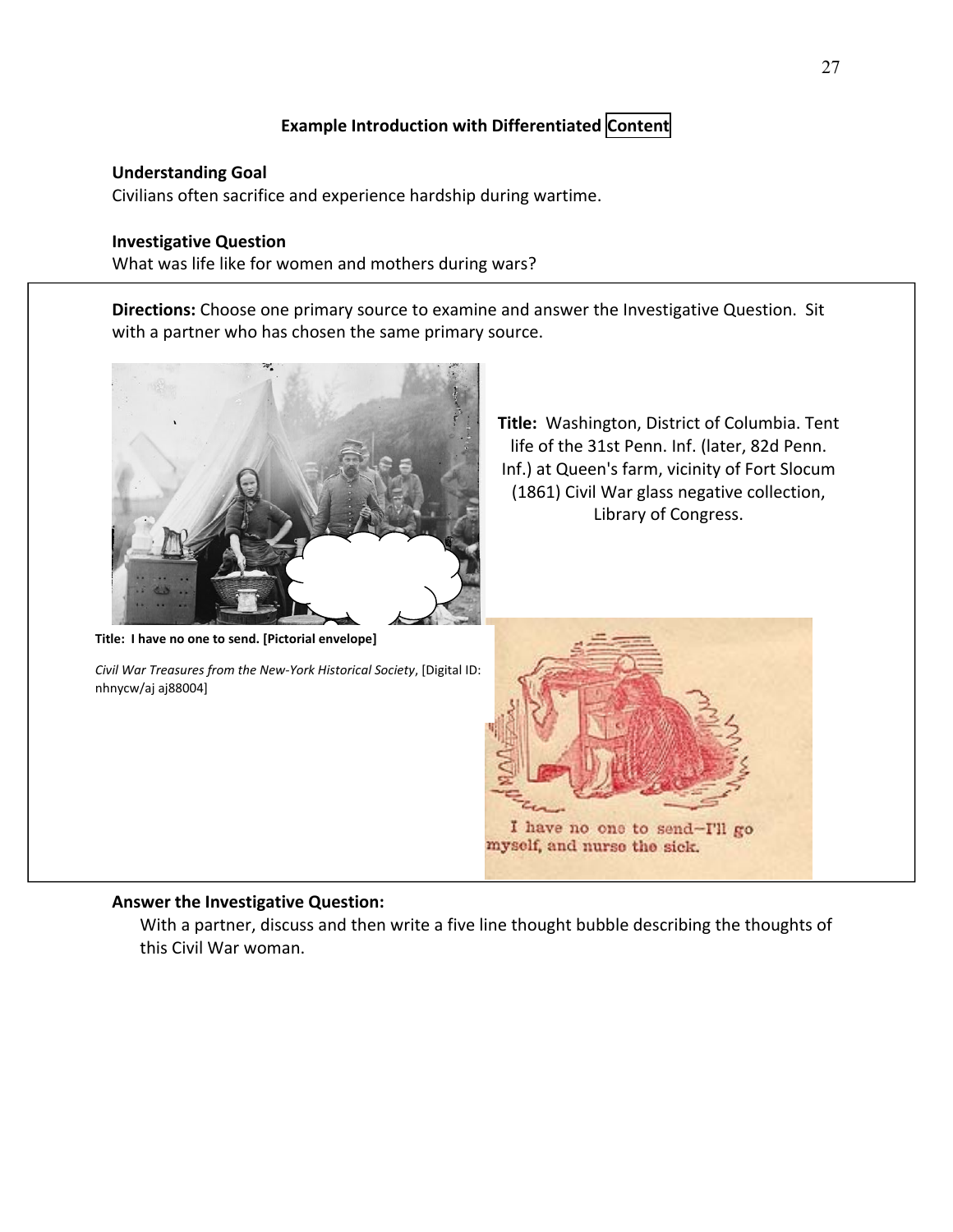### **Example Introduction with a Differentiated Process**

### **Understanding Goal:**

Civilians often sacrifice and experience hardship during wartime.

#### **Investigative Question choices:**

- 1. Is this picture happy or sad? What makes you say that?
- 2. Who is the most important person in this picture? What makes you say that?
- 3. What was life like for women and mothers during wars?

**Directions:** Choose one Investigative Question to answer. Sit with a partner who is answering the same question.



**Title:** Washington, District of Columbia. Tent life of the 31st Penn. Inf. (later, 82d Penn. Inf.) at Queen's farm, vicinity of Fort Slocum (1861) Civil War glass negative collection, Library of Congress.

#### **Answer the Investigative Question:**

With a partner, discuss and then write a five line thought bubble describing the thoughts of this Civil War woman.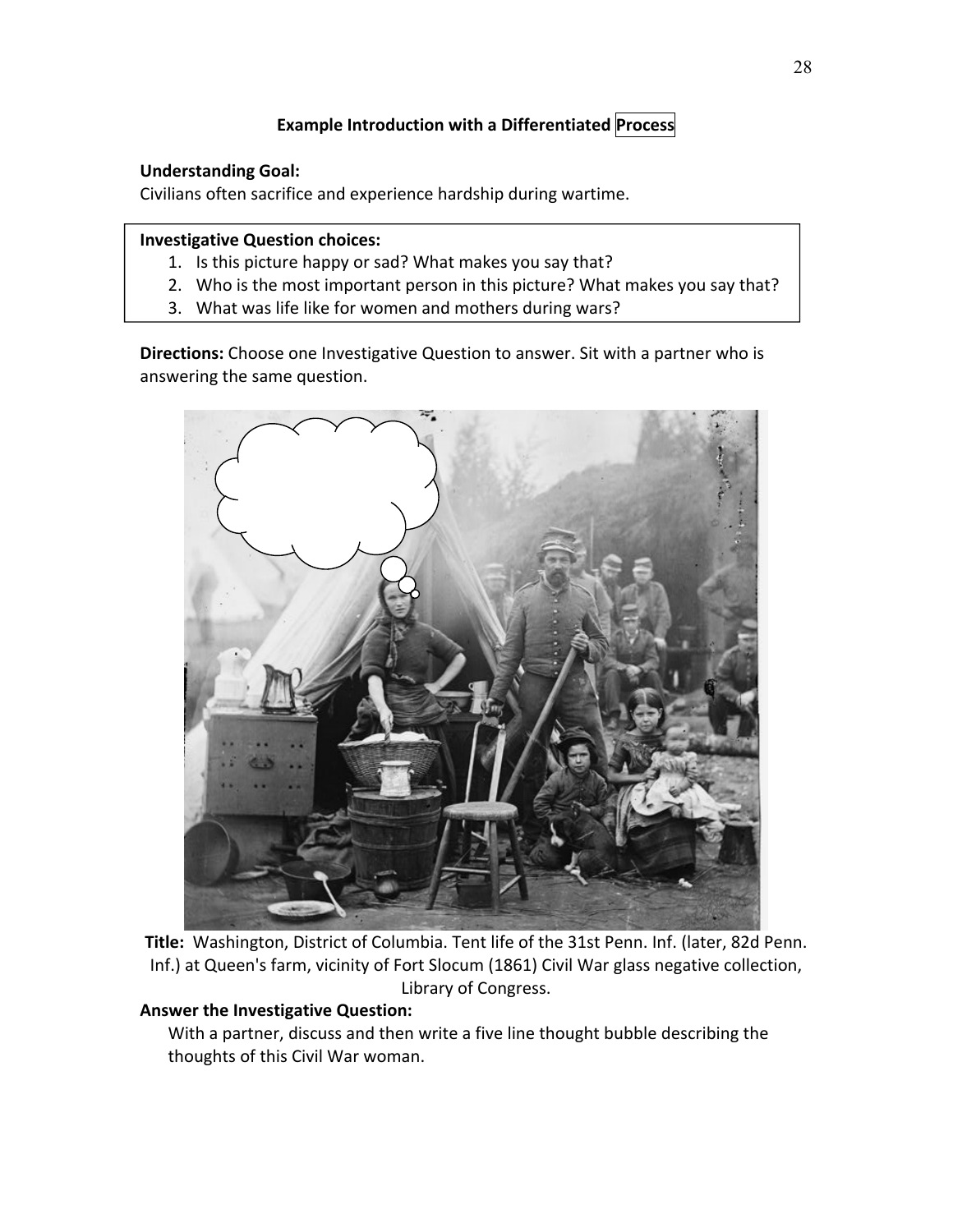### **Example Introduction with a Differentiated Product**

#### **Understanding Goal**:

Civilians often sacrifice and experience hardship during wartime.

#### **Investigative Question:**

What was life like for women and mothers during wars?



**Title:** Washington, District of Columbia. Tent life of the 31st Penn. Inf. (later, 82d Penn. Inf.) at Queen's farm, vicinity of Fort Slocum (1861) Civil War glass negative collection, Library of Congress.

#### **Choose one of the following task options to answer the Investigative Question:**

- 1. With a partner, discuss and write a five line thought bubble describing the thoughts of this Civil War woman.
- 2. Based on your analysis of this photograph, write a letter from the point of view of this Civil War woman.
- 3. Using your notes and other sources, create three other depictions (drawings) of women's experiences during wartime.